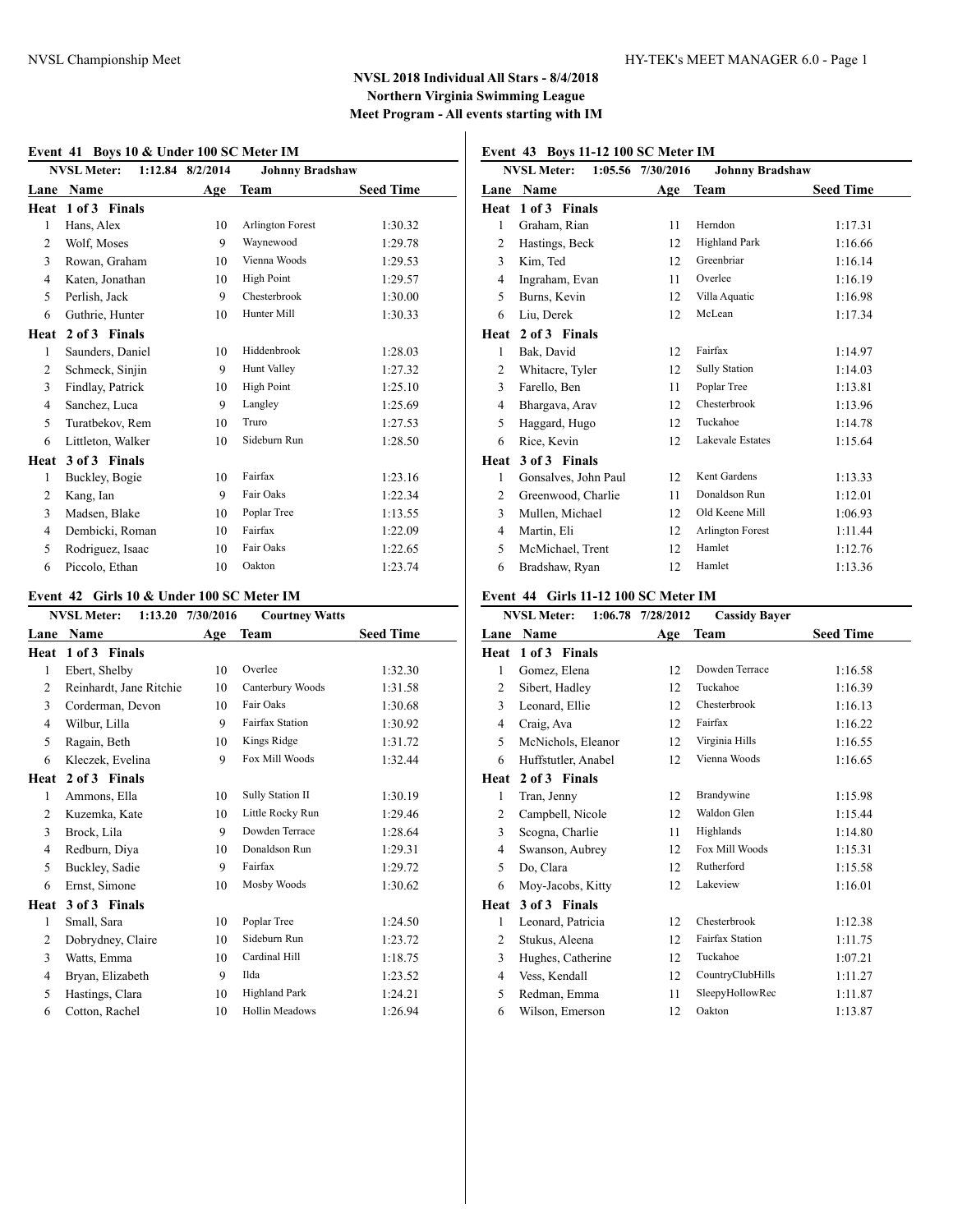#### **Event 45 Boys 13-14 100 SC Meter IM**

|                | EVENT 45 DOYS 15-14 TOO SC METER IM |                 |                       |                  |
|----------------|-------------------------------------|-----------------|-----------------------|------------------|
|                | <b>NVSL Meter:</b>                  | 59.15 7/29/2017 | <b>Anthony Grimm</b>  |                  |
| Lane           | Name                                | Age             | Team                  | <b>Seed Time</b> |
| Heat           | 1 of 3 Finals                       |                 |                       |                  |
| 1              | Petretich, Aidan                    | 13              | <b>Hollin Meadows</b> | 1:11.03          |
| 2              | DiPietro, Austin                    | 14              | Fairfax Club Est      | 1:10.69          |
| 3              | Sanderson, Evan                     | 14              | Cardinal Hill         | 1:09.71          |
| $\overline{4}$ | Cameron, Kellen                     | 13              | Waldon Glen           | 1:10.37          |
| 5              | Piccolo, James                      | 13              | Oakton                | 1:11.01          |
| 6              | Denman-Grimm, Andrew                | 14              | Vienna Woods          | 1:11.31          |
| Heat           | 2 of 3 Finals                       |                 |                       |                  |
| 1              | Dembicki, Adam                      | 13              | Fairfax               | 1:09.64          |
| $\overline{c}$ | Tao, Simon                          | 14              | Brandywine            | 1:09.07          |
| 3              | Kress, Matthew                      | 14              | Overlee               | 1:08.50          |
| 4              | Ching, Ian                          | 13              | Canterbury Woods      | 1:08.53          |
| 5              | Murray, Ryan                        | 14              | Fox Hunt              | 1:09.28          |
| 6              | Tsuchitani, Jack                    | 13              | Donaldson Run         | 1:09.66          |
| Heat           | 3 of 3 Finals                       |                 |                       |                  |
| 1              | Christofferson, Andrew              | 14              | Chesterbrook          | 1:06.74          |
| 2              | Leith, Zac                          | 14              | Crosspointe           | 1:05.30          |
| 3              | Bradshaw, Johnny                    | 14              | Hamlet                | 1:03.41          |
| 4              | Cobb, Benham                        | 14              | Hunter Mill           | 1:05.02          |
| 5              | Rojas, Daniel                       | 14              | Little Rocky Run      | 1:05.90          |
| 6              | Dobrydney, Christopher              | 14              | Sideburn Run          | 1:07.81          |

# **Event 46 Girls 13-14 100 SC Meter IM**

|                | <b>NVSL Meter:</b><br>1:03.70 | 7/25/2015 | <b>Katie Mack</b>    |                  |
|----------------|-------------------------------|-----------|----------------------|------------------|
| Lane           | Name                          | Age       | Team                 | <b>Seed Time</b> |
| Heat           | 1 of 3 Finals                 |           |                      |                  |
| 1              | Couture, Charleston           | 14        | Dowden Terrace       | 1:12.34          |
| 2              | Soong, Ava                    | 14        | Tuckahoe             | 1:11.82          |
| 3              | Patten, Brooke                | 14        | <b>Sully Station</b> | 1:11.32          |
| 4              | Bonfield, Alexis              | 14        | Camelot              | 1:11.69          |
| 5              | Donohoe, Brigid               | 13        | Wakefield Chapel     | 1:12.09          |
| 6              | Wargo, Laura                  | 14        | Lee Graham           | 1:12.38          |
| Heat           | 2 of 3 Finals                 |           |                      |                  |
| 1              | Kathman, Claire               | 14        | Lakeview             | 1:10.63          |
| 2              | Hau, Regan                    | 14        | Hunter Mill          | 1:10.52          |
| 3              | Carmen, Hannah                | 13        | Hunter Mill          | 1:10.35          |
| $\overline{4}$ | Lerke, Allyson                | 14        | Little Rocky Run     | 1:10.45          |
| 5              | Allbright, Maddie             | 13        | Villa Aquatic        | 1:10.63          |
| 6              | Simbulan, Myra                | 14        | Lake Braddock        | 1:10.93          |
| Heat           | 3 of 3 Finals                 |           |                      |                  |
| 1              | Jones, Ava                    | 14        | Fairfax              | 1:09.89          |
| 2              | Sayasithsena, Maddy           | 14        | <b>Rolling Hills</b> | 1:08.97          |
| 3              | Shi, Maggie                   | 14        | Cardinal Hill        | 1:08.52          |
| $\overline{4}$ | Sunderhauf, Skye              | 14        | Highlands            | 1:08.96          |
| 5              | Helms, Katherine              | 14        | Crosspointe          | 1:09.21          |
| 6              | Brown, Sophia                 | 13        | Vienna Woods         | 1:09.96          |
|                |                               |           |                      |                  |

# **Event 47 Boys 15-18 100 SC Meter IM**

|                | <b>NVSL Meter:</b> | 54.85 7/26/2014 | <b>Andrew Seliskar</b>  |                  |
|----------------|--------------------|-----------------|-------------------------|------------------|
| Lane           | Name               | Age             | <b>Team</b>             | <b>Seed Time</b> |
| Heat           | 1 of 3 Finals      |                 |                         |                  |
| 1              | Talavera, Javier   | 17              | Virginia Hills          | 1:03.99          |
| 2              | Swisher, Noah      | 18              | <b>Dominion Hills</b>   | 1:03.39          |
| 3              | Revers, Andrew     | 17              | <b>Mansion House</b>    | 1:03.27          |
| 4              | Andrews, Patrick   | 15              | <b>Rolling Forest</b>   | 1:03.35          |
| 5              | Bradshaw, Chase    | 17              | Hamlet                  | 1:03.49          |
| 6              | Kapp, Brendan      | 18              | <b>Rolling Valley</b>   | 1:04.15          |
| Heat           | 2 of 3 Finals      |                 |                         |                  |
| 1              | Wong, Joe          | 16              | Mosby Woods             | 1:03.04          |
| 2              | Burns, Michael     | 18              | Lakeview                | 1:02.50          |
| 3              | Jones, Peter       | 17              | Waldon Glen             | 1:01.95          |
| 4              | Sharrer, Ben       | 17              | <b>High Point</b>       | 1:02.39          |
| 5              | Nguyen, Dylan      | 15              | Laurel Hill             | 1:04.22          |
| 6              | Sheeran, Declan    | 16              | McLean                  | 1:03.19          |
| Heat           | 3 of 3 Finals      |                 |                         |                  |
| 1              | Murphy, Jonas      | 17              | Fairfax Club Est        | 1:01.39          |
| $\overline{c}$ | Kinsella, Paul     | 16              | Overlee                 | 1:00.03          |
| 3              | Madsen, Fletcher   | 18              | Poplar Tree             | 59.14            |
| 4              | Desman, Noah       | 17              | Fox Mill Woods          | 59.52            |
| 5              | Vollmer, Ian       | 17              | Fairfax                 | 1:01.22          |
| 6              | Gallion, David     | 18              | <b>Arlington Forest</b> | 1:01.69          |

#### **Event 48 Girls 15-18 100 SC Meter IM**

|                                      |                                                                                                                   | <b>Janet Hu</b>        |                   |
|--------------------------------------|-------------------------------------------------------------------------------------------------------------------|------------------------|-------------------|
| Name                                 | Age                                                                                                               | Team                   | <b>Seed Time</b>  |
| 1 of 3 Finals                        |                                                                                                                   |                        |                   |
| Fulghum, Parker                      | 18                                                                                                                | Mount Vernon           | 1:13.71           |
| Farello, Natalie                     | 15                                                                                                                | Poplar Tree            | 1:13.29           |
| Flint, Caroline                      | 15                                                                                                                | Tuckahoe               | 1:13.16           |
| Brotherton, Mac                      | 16                                                                                                                | Hunt Valley            | 1:13.28           |
| Shafer, Katelyn                      | 15                                                                                                                | Lakeview               | 1:13.67           |
| Chua, Alexus                         | 17                                                                                                                | Fair Oaks              | 1:13.96           |
| 2 of 3 Finals                        |                                                                                                                   |                        |                   |
| Yoon, Rachel                         | 15                                                                                                                | Tuckahoe               | 1:12.98           |
| Geddes, Helen                        | 18                                                                                                                | Lakeview               | 1:12.74           |
| Royce, Lauren                        | 15                                                                                                                | <b>Fairfax Station</b> | 1:11.71           |
| Vlattas, Maddi                       | 18                                                                                                                | Pinecrest              | 1:11.96           |
| Hardy, Sarah                         | 15                                                                                                                | SleepyHollowRec        | 1:12.90           |
| Grabman, Sophia                      | 15                                                                                                                | Overlee                | 1:13.00           |
| 3 of 3 Finals                        |                                                                                                                   |                        |                   |
| Tuo, Sara                            | 16                                                                                                                | Mosby Woods            | 1:09.93           |
| Kim, Madison                         | 16                                                                                                                | Greenbriar             | 1:08.00           |
|                                      | 18                                                                                                                | Sideburn Run           | 1:07.26           |
| Tuttle, Annie                        | 16                                                                                                                | <b>Hollin Meadows</b>  | 1:07.41           |
| Cornett, Annalise                    | 15                                                                                                                | Camelot                | 1:08.72           |
| Viricochea, Michelle                 | 17                                                                                                                | Fairfax Club Est       | 1:11.60           |
| 1<br>5<br>1<br>3<br>5<br>1<br>5<br>6 | <b>NVSL Meter:</b><br>Lane<br>Heat<br>2<br>3<br>4<br>6<br>Heat<br>2<br>$\overline{4}$<br>6<br>Heat<br>2<br>3<br>4 | Deppe-Walker, Maggie   | 1:02.10 7/27/2013 |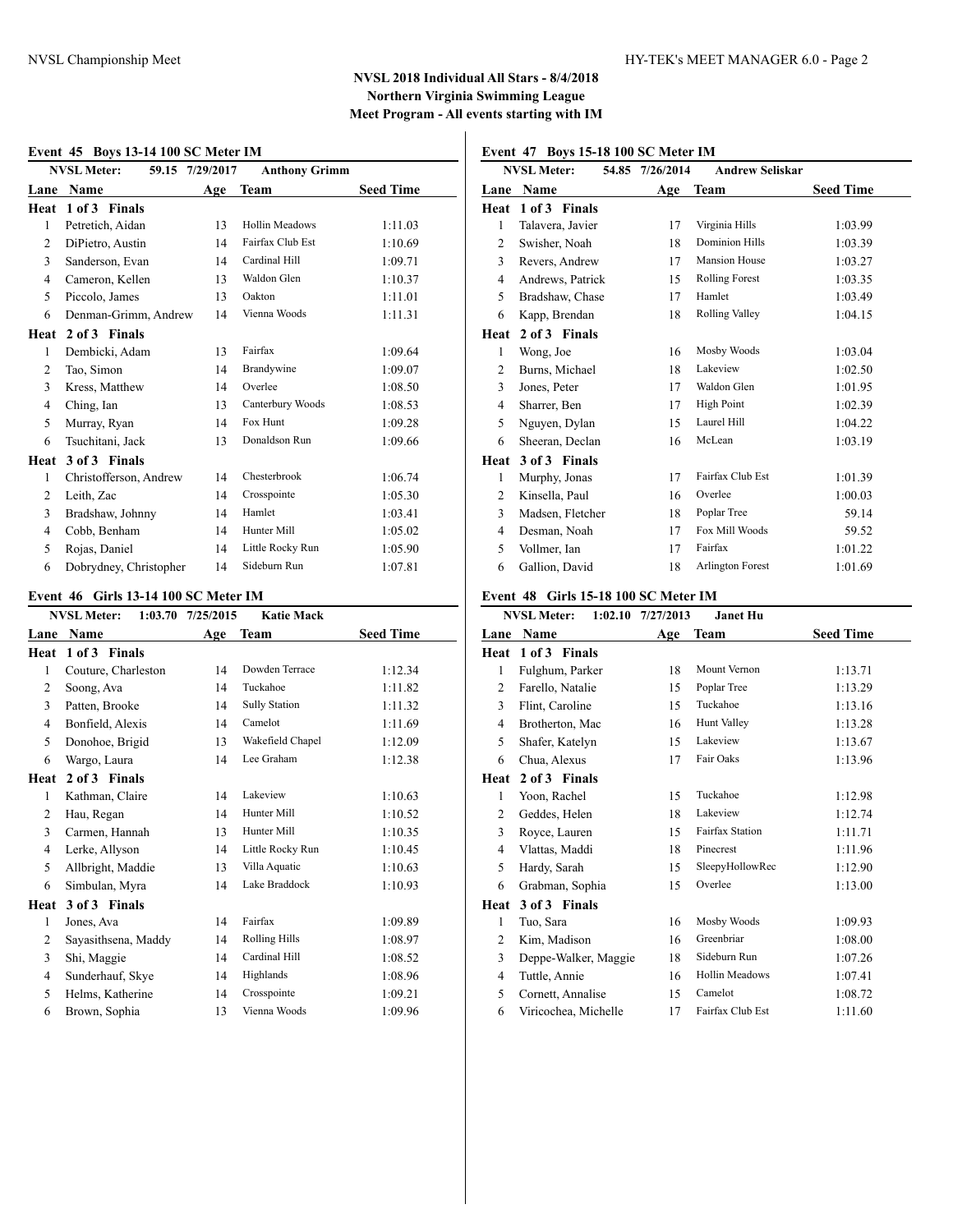#### **Event 1 Boys 8 & Under 25 SC Meter Freestyle**

|                | EVENT $\bf{r}$ boys $\bf{o}$ $\bf{\alpha}$ chuci 25 SC meter Preestyle |                 |                         |                  |
|----------------|------------------------------------------------------------------------|-----------------|-------------------------|------------------|
|                | <b>NVSL Meter:</b>                                                     | 15.10 7/10/1965 | <b>Roger McLeod</b>     |                  |
| Lane           | Name                                                                   | Age             | Team                    | <b>Seed Time</b> |
| Heat           | 1 of 3 Finals                                                          |                 |                         |                  |
| 1              | Huggler, Peter                                                         | 8               | <b>Arlington Forest</b> | 17.93            |
| $\overline{2}$ | Moy-Jacobs, Dude                                                       | 7               | Lakeview                | 17.91            |
| 3              | Tran, Viet                                                             | 8               | Annandale               | 17.83            |
| 4              | Nicholson, Wyatt                                                       | 8               | Fairfax                 | 17.84            |
| 5              | O'Neill, Quinn                                                         | 8               | Chesterbrook            | 17.92            |
| 6              | Sturgill, Josiah                                                       | 7               | <b>High Point</b>       | 17.96            |
| Heat           | 2 of 3 Finals                                                          |                 |                         |                  |
| 1              | Travers, Aden                                                          | 8               | High Point              | 17.72            |
| $\overline{2}$ | Goltry, Grant                                                          | 8               | Villa Aquatic           | 17.40            |
| 3              | Rita, Hudson                                                           | 8               | Hiddenbrook             | 17.24            |
| $\overline{4}$ | O'Connor, Ethan                                                        | 8               | Virginia Run            | 17.37            |
| 5              | Thompson, Max                                                          | 8               | Shouse Village          | 17.72            |
| 6              | Molter, Kai                                                            | 8               | Vienna Woods            | 17.81            |
| Heat           | 3 of 3 Finals                                                          |                 |                         |                  |
| 1              | Nguyen, Ethan                                                          | 8               | Truro                   | 17.22            |
| 2              | Steele, Bennett                                                        | 8               | Hamlet                  | 16.66            |
| 3              | Roberts, Cooper                                                        | 8               | Dowden Terrace          | 16.09            |
| $\overline{4}$ | Wolverton, Alexander                                                   | 8               | Stratford               | 16.49            |
| 5              | O'Neill, Connor                                                        | 8               | Hollin Meadows          | 17.03            |
| 6              | Portner, Sully                                                         | 8               | Overlee                 | 17.23            |

# **Event 2 Girls 8 & Under 25 SC Meter Freestyle**

|                | <b>NVSL Meter:</b><br>15.25 | 6/24/2017 | <b>Charis Roundtree</b> |                  |
|----------------|-----------------------------|-----------|-------------------------|------------------|
| Lane           | Name                        | Age       | <b>Team</b>             | <b>Seed Time</b> |
| Heat           | 1 of 3 Finals               |           |                         |                  |
| 1              | Lobo, Fiona                 | 8         | <b>Hollin Meadows</b>   | 18.39            |
| 2              | Weatherly, Rose             | 8         | <b>High Point</b>       | 18.26            |
| 3              | Ho, Jayla                   | 8         | Little Rocky Run        | 18.24            |
| 4              | Abrams, Sky                 | 8         | <b>Mansion House</b>    | 18.25            |
| 5              | Burke, Caroline             | 8         | Hunt Valley             | 18.34            |
| 6              | Shumate, Kate               | 8         | McLean                  | 18.40            |
| Heat           | 2 of 3 Finals               |           |                         |                  |
| 1              | Mitchell, Harper            | 8         | Little Rocky Run        | 18.12            |
| 2              | Loftis, Ella                | 8         | Camelot                 | 17.97            |
| 3              | Frank, Lucie                | 8         | Rutherford              | 17.82            |
| $\overline{4}$ | Swoger, Charlotte           | 8         | Rolling Valley          | 17.94            |
| 5              | Kuzmuk, Campbell Rose       | 8         | Chesterbrook            | 18.04            |
| 6              | Campbell, Eile              | 8         | Kent Gardens            | 18.12            |
| Heat           | 3 of 3 Finals               |           |                         |                  |
| 1              | Gramlich, Hazel             | 8         | Dunn Loring             | 17.59            |
| 2              | Petronello, Hadley          | 8         | Stratford               | 17.21            |
| 3              | Wertzler, Ellie             | 8         | Donaldson Run           | 16.70            |
| $\overline{4}$ | Cory, McKenzie              | 8         | Chesterbrook            | 17.14            |
| 5              | McNichols, Mary             | 8         | Virginia Hills          | 17.59            |
| 6              | Dent, Gigi                  | 8         | Highlands               | 17.61            |
|                |                             |           |                         |                  |

# **Event 3 Boys 9-10 50 SC Meter Freestyle**

|      | <b>NVSL Meter:</b>     | 29.38 7/12/2014 | <b>Johnny Bradshaw</b> |                  |
|------|------------------------|-----------------|------------------------|------------------|
| Lane | <b>Name</b>            | Age             | Team                   | <b>Seed Time</b> |
| Heat | 1 of 3 Finals          |                 |                        |                  |
| 1    | Bullen, Mannix         | 10              | <b>High Point</b>      | 34.64            |
| 2    | McIntyre, Finn         | 9               | Vienna Woods           | 34.12            |
| 3    | Whitacre, Tucker       | 10              | <b>Sully Station</b>   | 34.03            |
| 4    | Zochowski, Nicholas    | 10              | Tuckahoe               | 34.07            |
| 5    | Damico-Lassman, Tobias | 9               | <b>Highland Park</b>   | 34.36            |
| 6    | Shashaty, Nick         | 10              | Brandywine             | 34.71            |
| Heat | 2 of 3 Finals          |                 |                        |                  |
| 1    | Miller, Henry          | 10              | McLean                 | 33.42            |
| 2    | Zuhoski, Charlie       | 10              | Vienna Aquatic         | 33.05            |
| 3    | Palma, Charlie         | 10              | Hamlet                 | 32.39            |
| 4    | Rose, Matthew          | 10              | Chesterbrook           | 33.03            |
| 5    | Mullen, Paul           | 10              | Crosspointe            | 33.28            |
| 6    | Brennell, Nathaniel    | 10              | Stratford              | 33.44            |
| Heat | 3 of 3 Finals          |                 |                        |                  |
| 1    | Francis, Colin         | 10              | Chesterbrook           | 31.91            |
| 2    | Zipperer, Hunter       | 10              | Waynewood              | 31.38            |
| 3    | Andrews, Alex          | 10              | Hamlet                 | 30.84            |
| 4    | Lesser, Brandon        | 10              | Daventry               | 31.05            |
| 5    | Stephens, Chaz         | 10              | Villa Aquatic          | 31.90            |
| 6    | Haggard, Bruno         | 10              | Tuckahoe               | 32.12            |

### **Event 4 Girls 9-10 50 SC Meter Freestyle**

|                | <b>NVSL Meter:</b><br>29.58 | 7/30/2016 | <b>Courtney Watts</b> |                  |
|----------------|-----------------------------|-----------|-----------------------|------------------|
| Lane           | Name                        | Age       | Team                  | <b>Seed Time</b> |
| Heat           | 1 of 3 Finals               |           |                       |                  |
| 1              | Ragain, Ashley              | 10        | Kings Ridge           | 35.74            |
| 2              | Baybas, Aleyna              | 10        | Springboard           | 35.44            |
| 3              | Cronin, Hailey              | 10        | Little Rocky Run      | 34.47            |
| 4              | Sheridan, Alyx              | 10        | Mantua                | 35.40            |
| 5              | Eklund, Ava                 | 10        | Oakton                | 35.69            |
| 6              | Mitchell, Sammie            | 10        | <b>Hunt Valley</b>    | 35.75            |
| Heat           | 2 of 3 Finals               |           |                       |                  |
| 1              | Whelan, Abigail             | 10        | Crosspointe           | 34.37            |
| 2              | Leith, Amanda               | 10        | Crosspointe           | 33.82            |
| 3              | Ammons, Ella                | 10        | Sully Station II      | 33.62            |
| $\overline{4}$ | Cotton, Rachel              | 10        | <b>Hollin Meadows</b> | 33.75            |
| 5              | Gauthier, Lia               | 10        | Camelot               | 34.14            |
| 6              | DeLacy, Sydney              | 9         | Hunter Mill           | 34.40            |
| Heat           | 3 of 3 Finals               |           |                       |                  |
| 1              | Swanson, Esther             | 10        | Fox Mill Woods        | 32.32            |
| 2              | Watts, Emma                 | 10        | Cardinal Hill         | 31.94            |
| 3              | Kuang, Gloria               | 10        | Mosby Woods           | 31.35            |
| 4              | Roundtree, Charis           | 9         | Virginia Run          | 31.57            |
| 5              | Fleck, Cate                 | 10        | Lakeview              | 32.13            |
| 6              | Pascual, Kat                | 10        | CountryClubHills      | 32.59            |
|                |                             |           |                       |                  |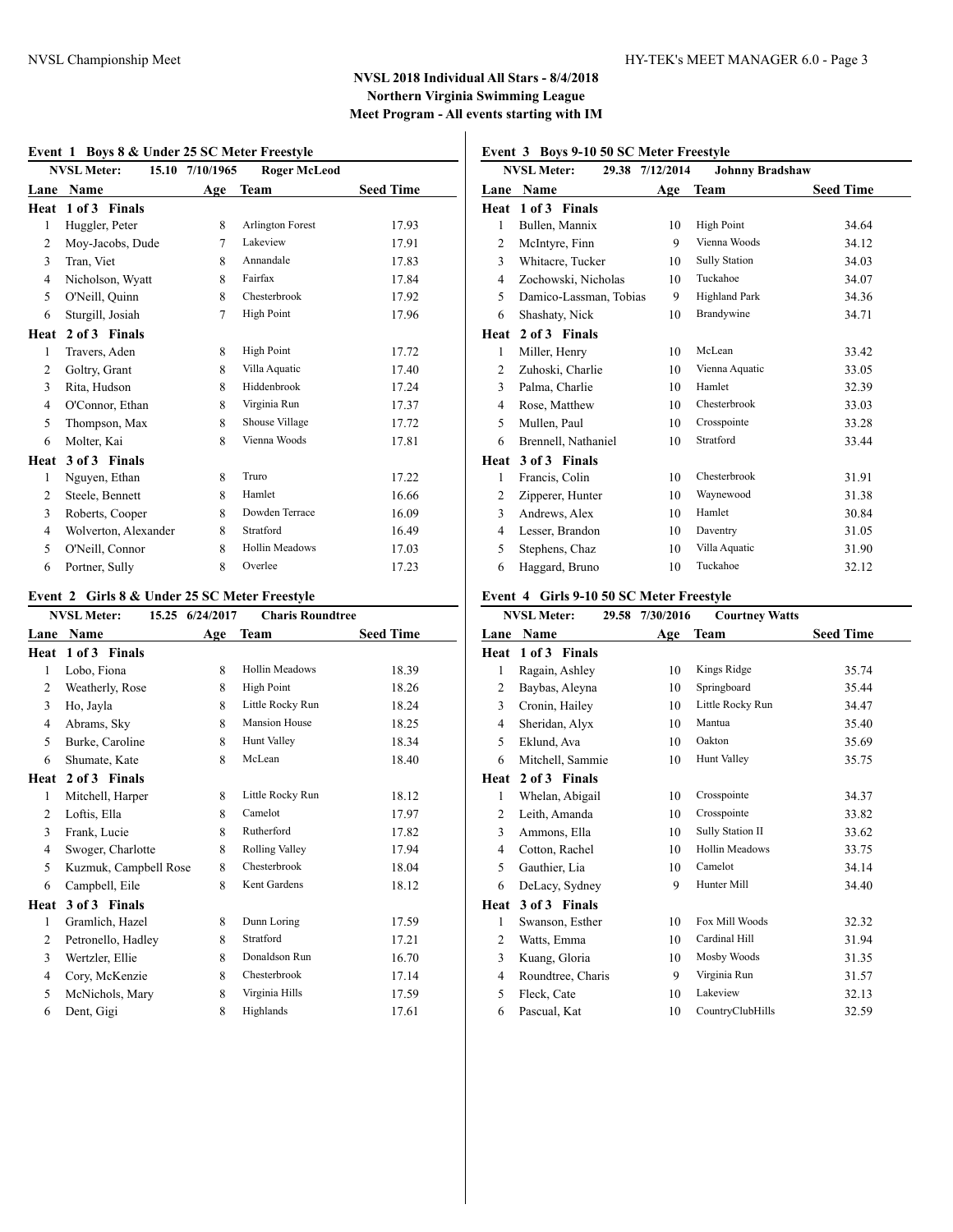#### **Event 5 Boys 11-12 50 SC Meter Freestyle**

| EVENT 3 DOYS II-12 30 SC METER PRESTYRE |                    |                 |                         |                  |  |
|-----------------------------------------|--------------------|-----------------|-------------------------|------------------|--|
|                                         | <b>NVSL Meter:</b> | 26.20 7/28/2018 | <b>Donovan Kovalsky</b> |                  |  |
| Lane                                    | Name               | Age             | Team                    | <b>Seed Time</b> |  |
| Heat                                    | 1 of 3 Finals      |                 |                         |                  |  |
| 1                                       | Faulkner, David    | 11              | Rutherford              | 30.38            |  |
| $\overline{2}$                          | Ingraham, Evan     | 11              | Overlee                 | 30.14            |  |
| 3                                       | Burns, Kevin       | 12              | Villa Aquatic           | 29.94            |  |
| 4                                       | Wolf, Joshua       | 12              | Waynewood               | 30.08            |  |
| 5                                       | Winters, Harper    | 12              | <b>Lakevale Estates</b> | 30.26            |  |
| 6                                       | Teal, Nick         | 12              | Virginia Hills          | 30.51            |  |
| Heat                                    | 2 of 3 Finals      |                 |                         |                  |  |
| 1                                       | Bradshaw, Ryan     | 12              | Hamlet                  | 29.82            |  |
| 2                                       | Main, Xavier       | 12              | Orange Hunt             | 29.72            |  |
| 3                                       | LeNard, Nate       | 12              | <b>Dominion Hills</b>   | 29.54            |  |
| $\overline{4}$                          | Coray, Adrian      | 12              | Poplar Tree             | 29.69            |  |
| 5                                       | Walrath, Jack      | 12              | Truro                   | 29.78            |  |
| 6                                       | Bowman, Matthew    | 12              | Fair Oaks               | 29.90            |  |
| Heat                                    | 3 of 3 Finals      |                 |                         |                  |  |
| 1                                       | Martin, Eli        | 12              | Arlington Forest        | 29.33            |  |
| $\overline{2}$                          | McClough, William  | 12              | Herndon                 | 27.97            |  |
| 3                                       | Kovalsky, Donovan  | 12              | Mount Vernon            | 26.20            |  |
| 4                                       | Mullen, Michael    | 12              | Old Keene Mill          | 27.80            |  |
| 5                                       | Lan, Sky           | 12              | Greenbriar              | 29.25            |  |
| 6                                       | Mead. John         | 12              | Oakton                  | 29.45            |  |

### **Event 6 Girls 11-12 50 SC Meter Freestyle**

|                | <b>NVSL Meter:</b> | 27.36 6/23/2012 | <b>Cassidy Bayer</b>    |                  |
|----------------|--------------------|-----------------|-------------------------|------------------|
| Lane           | Name               | Age             | Team                    | <b>Seed Time</b> |
| Heat           | 1 of 3 Finals      |                 |                         |                  |
| $\mathbf{1}$   | Craig, Mackenzie   | 12              | Ravensworth Farm        | 30.53            |
| 2              | Scogna, Charlie    | 11              | Highlands               | 30.38            |
| 3              | Lauderdale, Lauren | 12              | Sideburn Run            | 30.25            |
| $\overline{4}$ | Moy-Jacobs, Kitty  | 12              | Lakeview                | 30.34            |
| 5              | Enfinger, Angel    | 12              | Brookfield              | 30.46            |
| 6              | Nelson, Delaney    | 12              | Villa Aquatic           | 30.83            |
| Heat           | 2 of 3 Finals      |                 |                         |                  |
| 1              | Bare, Christine    | 12              | Pinecrest               | 30.14            |
| 2              | Dobrydney, Jackie  | 12              | Sideburn Run            | 29.89            |
| 3              | Laughlin, Sadie    | 11              | Camelot                 | 29.72            |
| $\overline{4}$ | Laszlo, Anna       | 12              | McLean                  | 29.88            |
| 5              | McNichols, Eleanor | 12              | Virginia Hills          | 30.13            |
| 6              | Ridley, Zosia      | 12              | Mantua                  | 30.17            |
| Heat           | 3 of 3 Finals      |                 |                         |                  |
| 1              | Stukus, Aleena     | 12              | <b>Fairfax Station</b>  | 29.57            |
| 2              | Buchanan, Anita    | 12              | <b>RiversideGardens</b> | 28.87            |
| 3              | Watts, Courtney    | 12              | Cardinal Hill           | 27.82            |
| $\overline{4}$ | Leonard, Patricia  | 12              | Chesterbrook            | 28.82            |
| 5              | Ferrari, Jillian   | 12              | Wakefield Chapel        | 29.09            |
| 6              | Craig, Ava         | 12              | Fairfax                 | 29.69            |
|                |                    |                 |                         |                  |

## **Event 7 Boys 13-14 50 SC Meter Freestyle**

|                | <b>NVSL Meter:</b> | 24.03 8/2/2014 | <b>Tommy Hallock</b>    |                  |
|----------------|--------------------|----------------|-------------------------|------------------|
| Lane           | Name               | Age            | Team                    | <b>Seed Time</b> |
| Heat           | 1 of 3 Finals      |                |                         |                  |
| 1              | Mar, Calvin        | 14             | Lee Graham              | 27.08            |
| 2              | Bernasek, Luke     | 13             | Chesterbrook            | 26.97            |
| 3              | Dasher, Brady      | 13             | Orange Hunt             | 26.87            |
| $\overline{4}$ | West, Collin       | 13             | Sully Station II        | 26.88            |
| 5              | Tran, Matthew      | 14             | Laurel Hill             | 27.07            |
| 6              | Lychak, Daniel     | 14             | Cardinal Hill           | 27.13            |
| Heat           | 2 of 3 Finals      |                |                         |                  |
| 1              | Patrick, Conner    | 14             | Little Rocky Run        | 26.71            |
| 2              | Hollis, Max        | 14             | Cardinal Hill           | 26.38            |
| 3              | Lincicum, Ryan     | 14             | <b>Burke Station</b>    | 26.09            |
| 4              | Gore, Atticus      | 14             | McLean                  | 26.23            |
| 5              | Kleczek, Tomasz    | 14             | Fox Mill Woods          | 26.52            |
| 6              | Rupar, Gabe        | 14             | Rutherford              | 26.75            |
| Heat           | 3 of 3 Finals      |                |                         |                  |
| 1              | Buchanan, Brian    | 14             | <b>RiversideGardens</b> | 25.84            |
| 2              | Denman-Grimm, Ben  | 14             | Vienna Woods            | 25.59            |
| 3              | Doll, Anthony      | 14             | Dowden Terrace          | 25.44            |
| $\overline{4}$ | Evers, Graham      | 14             | Fairfax                 | 25.51            |
| 5              | Dyson, Owen        | 14             | <b>Lakevale Estates</b> | 25.78            |
| 6              | Ittig, Brock       | 14             | <b>Hunt Valley</b>      | 25.95            |

### **Event 8 Girls 13-14 50 SC Meter Freestyle**

|      | <b>NVSL Meter:</b><br>26.00 | 7/31/2010 | <b>Janet Hu</b>       |                  |
|------|-----------------------------|-----------|-----------------------|------------------|
| Lane | Name                        | Age       | Team                  | <b>Seed Time</b> |
| Heat | 1 of 3 Finals               |           |                       |                  |
| 1    | Aman, Sarah                 | 14        | <b>Rolling Forest</b> | 28.96            |
| 2    | Rier, Ella                  | 14        | Dowden Terrace        | 28.83            |
| 3    | Burgeson, Caroline          | 13        | Chesterbrook          | 28.72            |
| 4    | Cronin, Mealy               | 13        | Dowden Terrace        | 28.83            |
| 5    | Mozeleski, Leah             | 13        | <b>Sully Station</b>  | 28.84            |
| 6    | Nguyen, Ava                 | 14        | Hiddenbrook           | 29.01            |
| Heat | 2 of 3 Finals               |           |                       |                  |
| 1    | Suris, Emily                | 14        | Ravensworth Farm      | 28.50            |
| 2    | Byrnes, Ava                 | 13        | Hunt Valley           | 28.26            |
| 3    | Flint, Lily                 | 14        | Tuckahoe              | 28.15            |
| 4    | Friedman, Emily             | 14        | Chesterbrook          | 28.21            |
| 5    | Charters, Hannah            | 13        | Little Rocky Run      | 28.31            |
| 6    | Knepper, Leena              | 13        | Oakton                | 28.60            |
| Heat | 3 of 3 Finals               |           |                       |                  |
| 1    | Anderson, Sarah             | 13        | <b>Rolling Forest</b> | 28.09            |
| 2    | Lee, Alexis                 | 14        | Overlee               | 27.96            |
| 3    | Bailey, Kate                | 14        | Overlee               | 27.50            |
| 4    | Helms, Katherine            | 14        | Crosspointe           | 27.56            |
| 5    | Wargo, Laura                | 14        | Lee Graham            | 28.09            |
| 6    | Ferrari, Emilee             | 14        | Wakefield Chapel      | 28.15            |
|      |                             |           |                       |                  |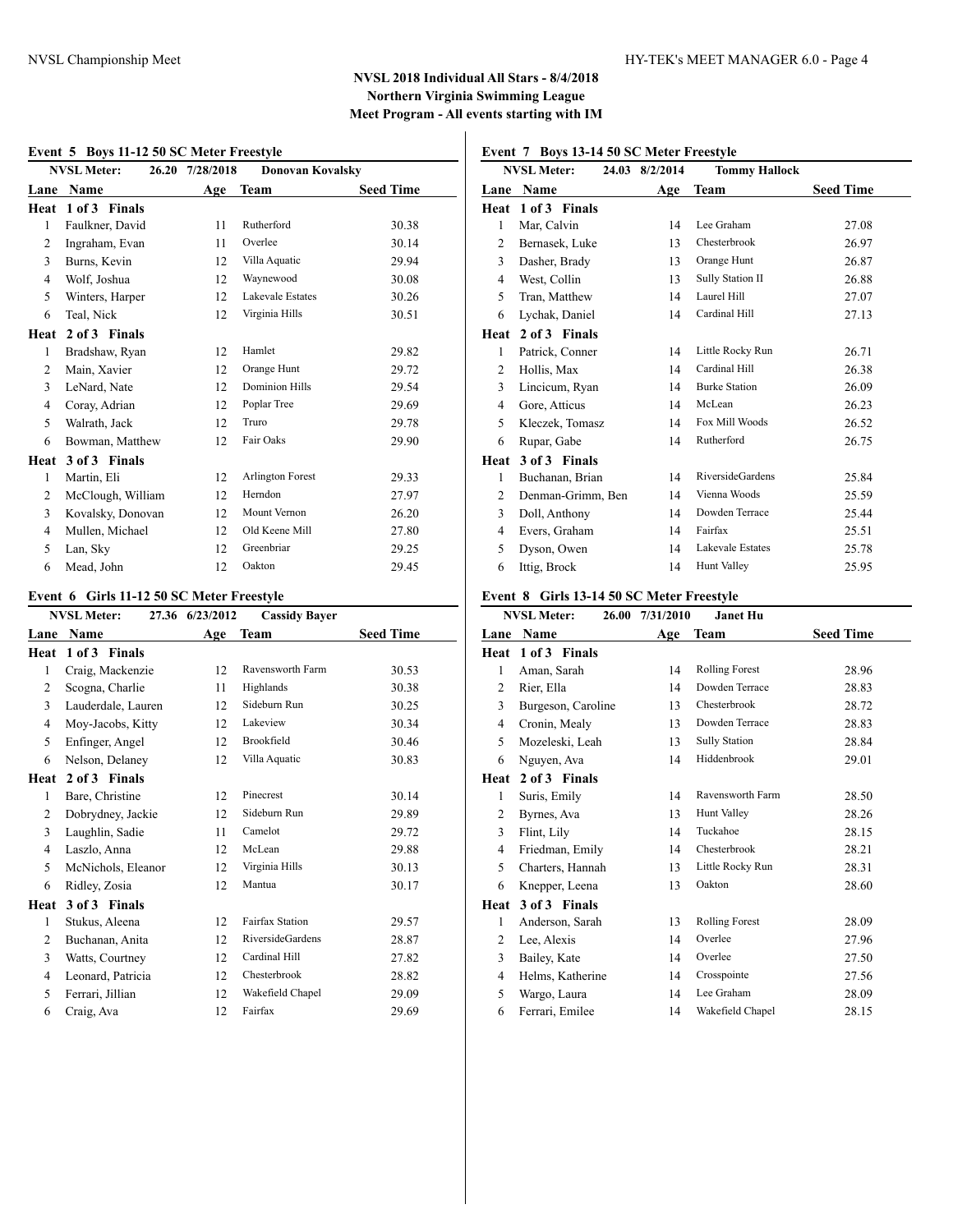#### **Event 9 Boys 15-18 50 SC Meter Freestyle**

|                | <b>NVSL Meter:</b> | 22.60 8/2/2014 | Paul O'Hara             |                  |
|----------------|--------------------|----------------|-------------------------|------------------|
| Lane           | Name               | Age            | Team                    | <b>Seed Time</b> |
| Heat           | 1 of 3 Finals      |                |                         |                  |
| 1              | Henry, Brandon     | 17             | Kings Ridge             | 25.34            |
| 2              | Luebke, Robert     | 15             | McLean                  | 25.30            |
| 3              | Dyson, Cole        | 17             | <b>Lakevale Estates</b> | 24.94            |
| $\overline{4}$ | Mittauer, Kyle     | 18             | Waldon Glen             | 25.13            |
| 5              | Talavera, Javier   | 17             | Virginia Hills          | 25.33            |
| 6              | Jones, Harrison    | 15             | <b>Highland Park</b>    | 25.37            |
| Heat           | 2 of 3 Finals      |                |                         |                  |
| 1              | Weber, Drew        | 18             | Oakton                  | 24.81            |
| $\overline{2}$ | Pasternak, Nick    | 18             | Overlee                 | 24.75            |
| 3              | Zimmerman, Abraham | 18             | Dunn Loring             | 24.64            |
| $\overline{4}$ | Jones, Peter       | 17             | Waldon Glen             | 24.70            |
| 5              | Revers, Andrew     | 17             | <b>Mansion House</b>    | 24.79            |
| 6              | Outlaw, Thomas     | 17             | Chesterbrook            | 24.93            |
| Heat           | 3 of 3 Finals      |                |                         |                  |
| 1              | Brukx, Peter       | 18             | Lakeview                | 24.52            |
| 2              | Ellison, Sam       | 17             | Overlee                 | 24.19            |
| 3              | Hallock, Tommy     | 18             | Fox Mill Woods          | 23.21            |
| $\overline{4}$ | Madsen, Fletcher   | 18             | Poplar Tree             | 24.12            |
| 5              | Kambhampaty, Jaya  | 18             | Fox Mill Woods          | 24.33            |
| 6              | Green, Kai         | 17             | Dowden Terrace          | 24.56            |

### **Event 10 Girls 15-18 50 SC Meter Freestyle**

|                | <b>NVSL Meter:</b><br>25.67 | 7/27/2013 | Janet Hu              |                  |
|----------------|-----------------------------|-----------|-----------------------|------------------|
| Lane           | Name                        | Age       | Team                  | <b>Seed Time</b> |
|                | Heat 1 of 3 Finals          |           |                       |                  |
| 1              | Hunter, Audrey              | 18        | Parliament            | 28.71            |
| 2              | Pace, Didi                  | 18        | Virginia Run          | 28.39            |
| 3              | Nguyen, Katie               | 17        | Pinecrest             | 28.27            |
| 4              | Summers, Elena              | 18        | Lee Graham            | 28.33            |
| 5              | Seiling, Sarah              | 16        | Sideburn Run          | 28.59            |
| 6              | Martschenko, Alexandra      | 16        | Mosby Woods           | 28.82            |
| Heat           | 2 of 3 Finals               |           |                       |                  |
| 1              | Pickett, Evelyn             | 16        | Oakton                | 28.20            |
| 2              | Rice, Myla                  | 15        | <b>Hollin Meadows</b> | 28.09            |
| $\overline{3}$ | Monnig, Ellie               | 15        | Mosby Woods           | 27.96            |
| $\overline{4}$ | Phalen, Sheridan            | 16        | Mount Vernon          | 28.07            |
| 5              | Brooks, Emily               | 18        | Donaldson Run         | 28.13            |
| 6              | Whang, Lucy                 | 17        | Greenbriar            | 28.20            |
| Heat           | 3 of 3 Finals               |           |                       |                  |
| 1              | Larsen, Emily               | 15        | <b>Dominion Hills</b> | 27.80            |
| 2              | Kim, Madison                | 16        | Greenbriar            | 27.66            |
| 3              | Wardinski, Cate             | 17        | Ravensworth Farm      | 27.48            |
| 4              | Gieseman, Evie              | 18        | Tuckahoe              | 27.52            |
| 5              | English, Natalie            | 16        | Tuckahoe              | 27.77            |
| 6              | Oswald, Ellie               | 15        | Orange Hunt           | 27.84            |
|                |                             |           |                       |                  |

# **Event 11 Boys 8 & Under 25 SC Meter Backstroke**

|      | <b>NVSL Meter:</b> | 18.15 7/28/2007 | <b>Roman Lowery</b> |                  |
|------|--------------------|-----------------|---------------------|------------------|
| Lane | Name               | Age             | <b>Team</b>         | <b>Seed Time</b> |
| Heat | 1 of 3 Finals      |                 |                     |                  |
| 1    | Bravery, Jackson   | 8               | Overlee             | 22.11            |
| 2    | Kuang, Aaron       | 7               | Mosby Woods         | 22.06            |
| 3    | Madden, James      | 7               | Donaldson Run       | 21.52            |
| 4    | Enfinger, Cody     | 7               | Brookfield          | 21.78            |
| 5    | Frantz, Cayden     | 8               | McLean              | 22.09            |
| 6    | Joung, Luke        | 8               | Fair Oaks           | 22.25            |
| Heat | 2 of 3 Finals      |                 |                     |                  |
| 1    | Golczyk, Till      | 8               | McLean              | 21.38            |
| 2    | LeRoy, Brody       | 8               | Ravensworth Farm    | 20.94            |
| 3    | Pound, Max         | 8               | Wakefield Chapel    | 20.69            |
| 4    | Hanson, Gabriel    | 7               | Kent Gardens        | 20.88            |
| 5    | Dean, Cooper       | 8               | Somerset Olde Cr    | 21.24            |
| 6    | Zhang, Michael     | 7               | Sully Station II    | 21.40            |
| Heat | 3 of 3 Finals      |                 |                     |                  |
| 1    | Roberts, Cooper    | 8               | Dowden Terrace      | 20.43            |
| 2    | Zenyuh, Quinn      | 8               | Pleasant Valley     | 20.15            |
| 3    | Nicholson, Wyatt   | 8               | Fairfax             | 19.63            |
| 4    | Harris, Nicholas   | 8               | Virginia Run        | 19.95            |
| 5    | Smith, George      | 8               | Hunter Mill         | 20.33            |
| 6    | Davis, Wyatt       | 8               | <b>Hunt Valley</b>  | 20.45            |

### **Event 12 Girls 8 & Under 25 SC Meter Backstroke**

|                | <b>NVSL Meter:</b>   | 17.70 8/2/2014 | <b>Courtney Watts</b> |                  |
|----------------|----------------------|----------------|-----------------------|------------------|
| Lane           | Name                 | Age            | <b>Team</b>           | <b>Seed Time</b> |
| Heat           | 1 of 3 Finals        |                |                       |                  |
| 1              | Stegmaier, Shannon   | $\tau$         | Old Keene Mill        | 22.98            |
| $\overline{c}$ | Portella, Cara       | 8              | Little Rocky Run      | 22.89            |
| 3              | Na, Audrey           | 8              | <b>High Point</b>     | 22.69            |
| 4              | Pegher, Sarah        | 8              | <b>Mansion House</b>  | 22.84            |
| 5              | Miller, Kenzie       | 7              | Fox Hunt              | 22.91            |
| 6              | Tibayan, Leryn       | 8              | Ravensworth Farm      | 23.03            |
| Heat           | 2 of 3 Finals        |                |                       |                  |
| 1              | Kelly, Lyla          | 8              | Overlee               | 22.40            |
| 2              | Wertzler, Ellie      | 8              | Donaldson Run         | 21.58            |
| 3              | Codding, Cally       | 8              | Fairfax               | 21.38            |
| $\overline{4}$ | Shumate, Kate        | 8              | McLean                | 21.54            |
| 5              | Beckett, Isla        | 8              | Virginia Hills        | 22.34            |
| 6              | Anderson, Natalie    | 8              | Overlee               | 22.58            |
| Heat           | 3 of 3 Finals        |                |                       |                  |
| 1              | Petronello, Hadley   | 8              | Stratford             | 20.55            |
| 2              | Cory, McKenzie       | 8              | Chesterbrook          | 20.07            |
| 3              | O'Shaughnessy, Annie | 8              | Highlands             | 19.06            |
| 4              | Paradise, Melissa    | 8              | Brandywine            | 19.85            |
| 5              | Dent, Gigi           | 8              | Highlands             | 20.51            |
| 6              | Saunders, Riley      | 8              | Canterbury Woods      | 21.17            |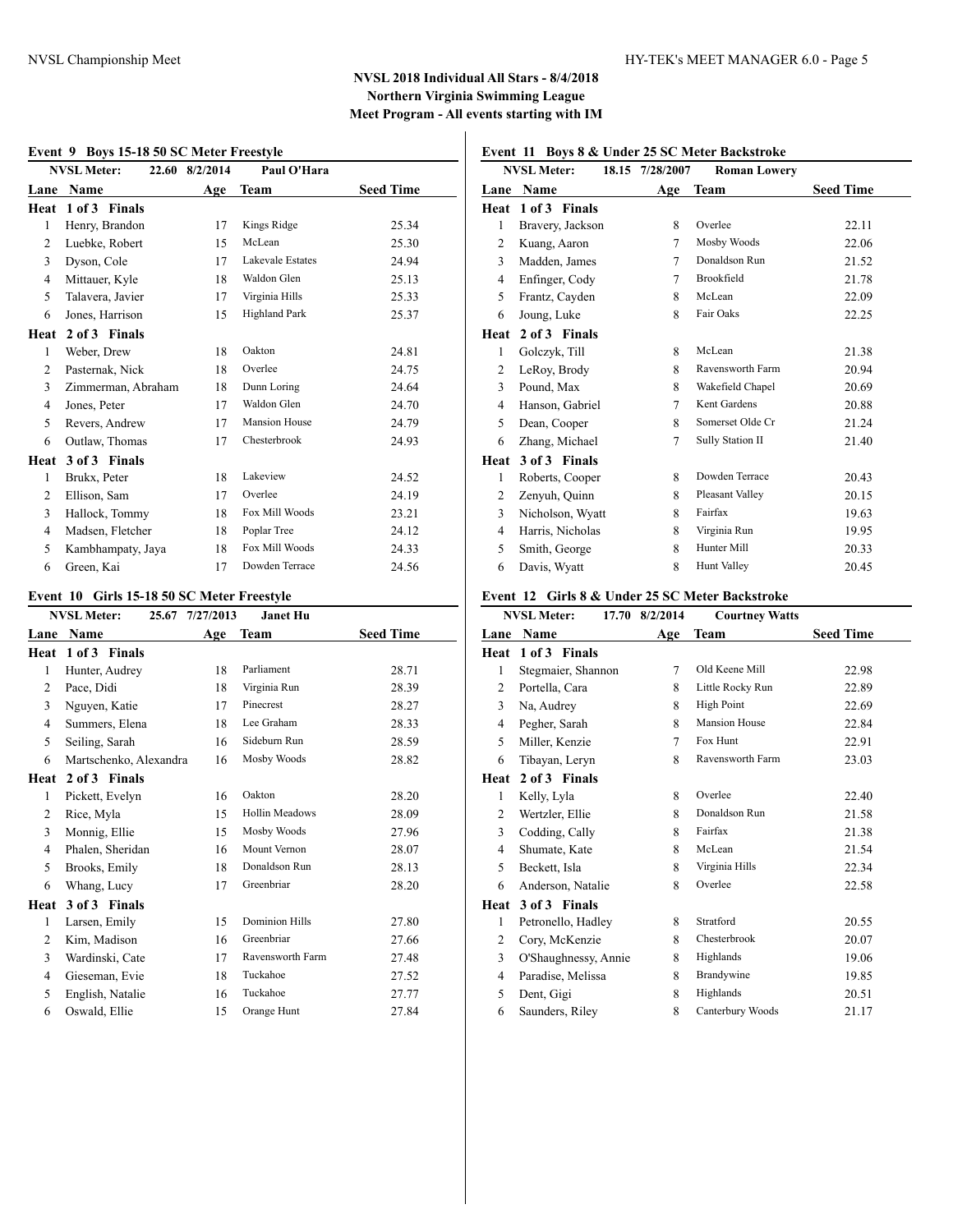#### **Event 13 Boys 9-10 50 SC Meter Backstroke**

|                | <b>NVSL Meter:</b> | 33.37 7/5/2014 | <b>Johnny Bradshaw</b> |                  |
|----------------|--------------------|----------------|------------------------|------------------|
| Lane           | Name               | Age            | Team                   | <b>Seed Time</b> |
| Heat           | 1 of 3 Finals      |                |                        |                  |
| 1              | Iaci, Luca         | 10             | Crosspointe            | 41.76            |
| 2              | Lapp, Thomas       | 9              | Tuckahoe               | 41.45            |
| 3              | Flickinger, Ryan   | 9              | Hamlet                 | 41.33            |
| $\overline{4}$ | Bockman, Isaac     | 9              | <b>Great Falls</b>     | 41.34            |
| 5              | Zuhoski, Charlie   | 10             | Vienna Aquatic         | 41.47            |
| 6              | Kim, Jayden        | 10             | Fairfax Club Est       | 41.88            |
| Heat           | 2 of 3 Finals      |                |                        |                  |
| 1              | Seiger, Liam       | 10             | <b>Rolling Forest</b>  | 41.29            |
| $\overline{2}$ | Bell, Jake         | 10             | Tuckahoe               | 39.91            |
| 3              | Sanchez, Luca      | 9              | Langley                | 39.45            |
| $\overline{4}$ | Littleton, Walker  | 10             | Sideburn Run           | 39.87            |
| 5              | Allvin, Eli        | 10             | SleepyHollowRec        | 41.07            |
| 6              | Rowan, Graham      | 10             | Vienna Woods           | 41.31            |
| Heat           | 3 of 3 Finals      |                |                        |                  |
| 1              | Findlay, Patrick   | 10             | <b>High Point</b>      | 38.53            |
| 2              | Lan, Ocean         | 10             | Greenbriar             | 37.74            |
| 3              | Palma, Charlie     | 10             | Hamlet                 | 35.44            |
| 4              | Buckley, Bogie     | 10             | Fairfax                | 37.47            |
| 5              | Francis, Colin     | 10             | Chesterbrook           | 38.27            |
| 6              | Stephens, Chaz     | 10             | Villa Aquatic          | 38.63            |

### **Event 14 Girls 9-10 50 SC Meter Backstroke**

|                | <b>NVSL Meter:</b><br>33.16 | 7/9/2016 | <b>Courtney Watts</b> |                  |
|----------------|-----------------------------|----------|-----------------------|------------------|
| Lane           | Name                        | Age      | <b>Team</b>           | <b>Seed Time</b> |
| Heat           | 1 of 3 Finals               |          |                       |                  |
| 1              | Bennett, Scarlett           | 10       | Donaldson Run         | 41.69            |
| 2              | Shields, Helen              | 10       | Kent Gardens          | 41.31            |
| 3              | Bremner, Annabelle          | 9        | Dowden Terrace        | 40.90            |
| 4              | Sayasithsena, Natalia       | 10       | Rolling Hills         | 40.99            |
| 5              | Fletcher, Larkin            | 10       | Camelot               | 41.68            |
| 6              | Tran, Gabrielle             | 10       | Laurel Hill           | 41.80            |
| Heat           | 2 of 3 Finals               |          |                       |                  |
| 1              | Kuzemka, Kate               | 10       | Little Rocky Run      | 40.69            |
| 2              | Thompson, Claire            | 10       | Sideburn Run          | 39.35            |
| 3              | Radcliffe, Emily            | 9        | Poplar Tree           | 38.75            |
| $\overline{4}$ | Ernst, Simone               | 10       | Mosby Woods           | 39.04            |
| 5              | Hamilton, Islay             | 10       | Chesterbrook          | 39.96            |
| 6              | Ebert, Shelby               | 10       | Overlee               | 40.88            |
| Heat           | 3 of 3 Finals               |          |                       |                  |
| 1              | Lim, Charlotte              | 10       | Oakton                | 37.28            |
| 2              | Roundtree, Charis           | 9        | Virginia Run          | 36.53            |
| 3              | Kass, Morgan                | 10       | Hamlet                | 34.64            |
| 4              | Kuang, Gloria               | 10       | Mosby Woods           | 35.38            |
| 5              | Fredericks, Sophie          | 10       | Kent Gardens          | 36.56            |
| 6              | Mcarthur, Katherine         | 10       | <b>Sully Station</b>  | 38.17            |
|                |                             |          |                       |                  |

## **Event 15 Boys 11-12 50 SC Meter Backstroke**

|                | <b>NVSL Meter:</b><br>29.09 | 7/7/2007 | <b>Philip Hu</b>     |                  |
|----------------|-----------------------------|----------|----------------------|------------------|
| Lane           | Name                        | Age      | Team                 | <b>Seed Time</b> |
| Heat           | 1 of 3 Finals               |          |                      |                  |
| 1              | Cade, Garrison              | 11       | Kings Ridge          | 35.91            |
| 2              | Weber, Billy                | 11       | Overlee              | 35.51            |
| 3              | Sturgill, Wesley            | 12       | <b>High Point</b>    | 35.03            |
| $\overline{4}$ | Wong, Aiden                 | 11       | Brandywine           | 35.23            |
| 5              | Janicki, Matthew            | 11       | Lee Graham           | 35.88            |
| 6              | Walrath, Jack               | 12       | Truro                | 35.97            |
| Heat           | 2 of 3 Finals               |          |                      |                  |
| 1              | Tain, Connor                | 11       | Fair Oaks            | 34.98            |
| $\overline{c}$ | Christofferson, Nico        | 12       | Chesterbrook         | 34.55            |
| 3              | McMichael, Trent            | 12       | Hamlet               | 33.83            |
| 4              | Bak, David                  | 12       | Fairfax              | 33.94            |
| 5              | Sanchez, Kai                | 11       | Rutherford           | 34.66            |
| 6              | Hastings, Beck              | 12       | <b>Highland Park</b> | 34.98            |
| Heat           | 3 of 3 Finals               |          |                      |                  |
| 1              | Gonsalves, John Paul        | 12       | Kent Gardens         | 33.26            |
| $\overline{c}$ | Whitacre, Tyler             | 12       | <b>Sully Station</b> | 33.01            |
| 3              | Dunkel, Nolan               | 12       | Tuckahoe             | 30.04            |
| 4              | Dyer, Noah                  | 12       | Hiddenbrook          | 31.38            |
| 5              | Coray, Adrian               | 12       | Poplar Tree          | 33.11            |
| 6              | Wang, Kai                   | 11       | Dowden Terrace       | 33.62            |

### **Event 16 Girls 11-12 50 SC Meter Backstroke**

|                | <b>NVSL Meter:</b> | 30.06 6/28/2008 | <b>Janet Hu</b>         |                  |
|----------------|--------------------|-----------------|-------------------------|------------------|
| Lane           | Name               | Age             | Team                    | <b>Seed Time</b> |
| Heat           | 1 of 3 Finals      |                 |                         |                  |
| 1              | Craig, Mackenzie   | 12              | Ravensworth Farm        | 35.05            |
| 2              | Moschella, Clara   | 12              | <b>High Point</b>       | 34.70            |
| 3              | Ferrari, Jillian   | 12              | Wakefield Chapel        | 34.44            |
| 4              | Coyne, Annalise    | 12              | <b>Hunt Valley</b>      | 34.57            |
| 5              | Kim, Cassie        | 12              | Somerset Olde Cr        | 34.96            |
| 6              | Hughes, Danielle   | 11              | Tuckahoe                | 35.10            |
| Heat           | 2 of 3 Finals      |                 |                         |                  |
| 1              | Gutierrez, Keira   | 11              | Chesterbrook            | 34.01            |
| 2              | Roth, Haley        | 12              | Brookfield              | 33.80            |
| 3              | York, Elysha       | 12              | Overlee                 | 33.41            |
| $\overline{4}$ | Littleton, Anna    | 12              | Sideburn Run            | 33.72            |
| 5              | McNichols, Inez    | 12              | Virginia Hills          | 33.81            |
| 6              | Swanson, Aubrey    | 12              | Fox Mill Woods          | 34.22            |
| Heat           | 3 of 3 Finals      |                 |                         |                  |
| 1              | Campbell, Nicole   | 12              | Waldon Glen             | 32.96            |
| $\overline{c}$ | Redman, Emma       | 11              | SleepyHollowRec         | 32.52            |
| 3              | Watts, Courtney    | 12              | Cardinal Hill           | 30.89            |
| 4              | Buchanan, Anita    | 12              | <b>RiversideGardens</b> | 32.19            |
| 5              | Cloutier, Sophia   | 12              | Lee Graham              | 32.70            |
| 6              | Dobrydney, Jackie  | 12              | Sideburn Run            | 33.08            |
|                |                    |                 |                         |                  |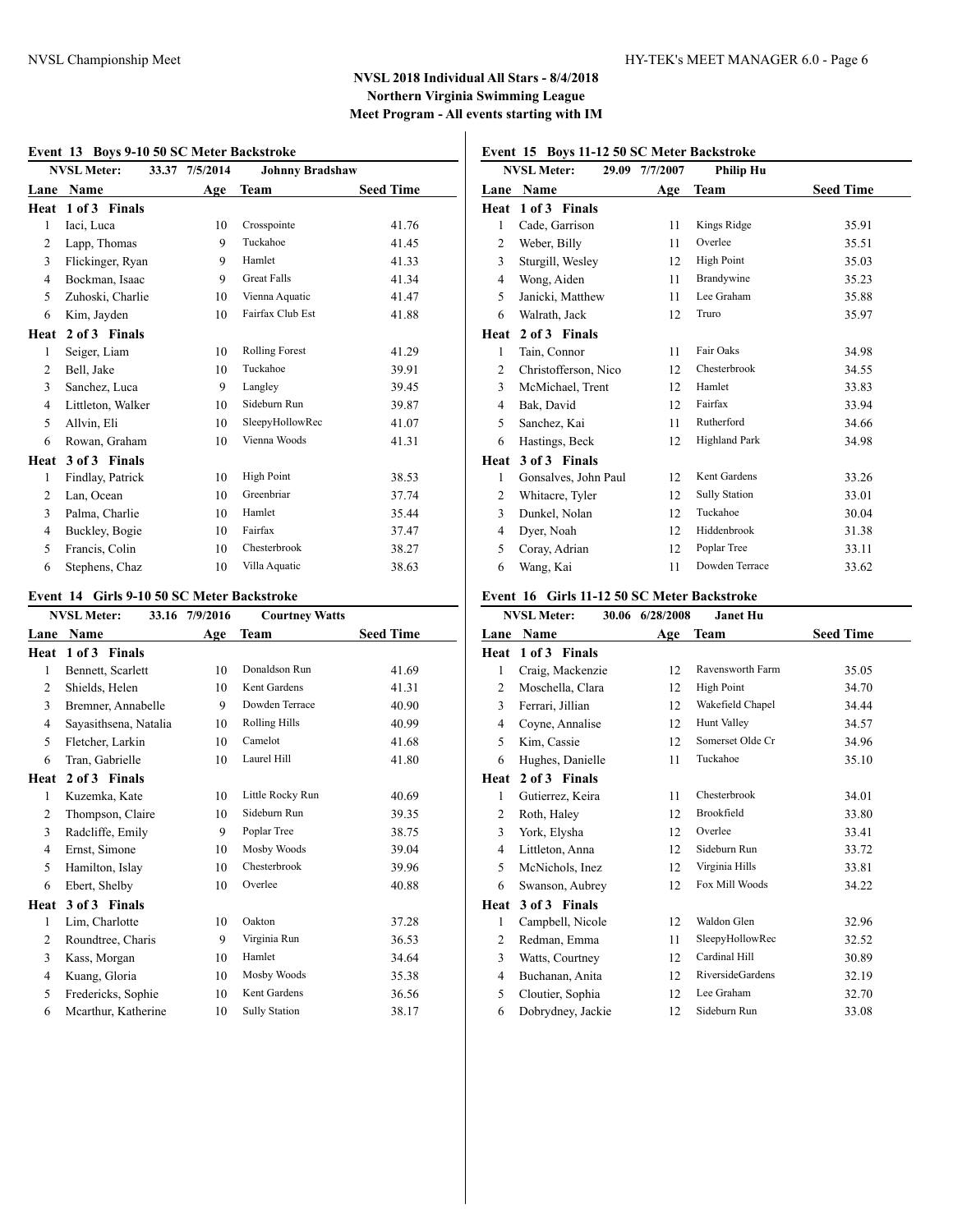#### **Event 17 Boys 13-14 50 SC Meter Backstroke**

|                | <b>NVSL Meter:</b><br>26.19 | 7/15/2017 | <b>Anthony Grimm</b>    |                  |
|----------------|-----------------------------|-----------|-------------------------|------------------|
| Lane           | Name                        | Age       | Team                    | <b>Seed Time</b> |
| Heat           | 1 of 3 Finals               |           |                         |                  |
| 1              | Gore, Atticus               | 14        | McLean                  | 31.46            |
| 2              | Bernasek, Luke              | 13        | Chesterbrook            | 30.90            |
| 3              | Kress, Matthew              | 14        | Overlee                 | 30.83            |
| $\overline{4}$ | Tao, Simon                  | 14        | Brandywine              | 30.89            |
| 5              | French, John                | 14        | Mount Vernon            | 31.16            |
| 6              | Piccolo, James              | 13        | Oakton                  | 31.69            |
| Heat           | 2 of 3 Finals               |           |                         |                  |
| 1              | Holliday, Holden            | 14        | Waldon Glen             | 30.51            |
| $\overline{2}$ | Buchanan, Brian             | 14        | <b>RiversideGardens</b> | 30.37            |
| 3              | Kindelan, William           | 14        | Dunn Loring             | 30.10            |
| 4              | Lincicum, Ryan              | 14        | <b>Burke Station</b>    | 30.34            |
| 5              | Dyson, Owen                 | 14        | Lakevale Estates        | 30.42            |
| 6              | Kleczek, Tomasz             | 14        | Fox Mill Woods          | 30.51            |
| Heat           | 3 of 3 Finals               |           |                         |                  |
| 1              | Singletary, Justin          | 14        | Fairfax                 | 29.69            |
| 2              | Lee, Jett                   | 14        | Lakeview                | 29.07            |
| 3              | Leith, Zac                  | 14        | Crosspointe             | 27.97            |
| $\overline{4}$ | Morris, Matthew             | 14        | Waynewood               | 29.01            |
| 5              | Redman, Liam                | 14        | SleepyHollowRec         | 29.51            |
| 6              | Ittig, Brock                | 14        | <b>Hunt Valley</b>      | 29.90            |

### **Event 18 Girls 13-14 50 SC Meter Backstroke**

|                | <b>NVSL Meter:</b><br>29.75 | 7/17/2010 | <b>Janet Hu</b>      |                  |
|----------------|-----------------------------|-----------|----------------------|------------------|
| Lane           | Name                        | Age       | Team                 | <b>Seed Time</b> |
| Heat           | 1 of 3 Finals               |           |                      |                  |
| 1              | Korff, Vera                 | 13        | Dunn Loring          | 33.13            |
| $\overline{2}$ | Hudson, Hannah              | 14        | Brandywine           | 32.72            |
| 3              | Rigoli, Ella                | 14        | Donaldson Run        | 32.52            |
| 4              | Logan, Jessica              | 13        | Orange Hunt          | 32.69            |
| 5              | Cronin, Mealy               | 13        | Dowden Terrace       | 32.81            |
| 6              | Frankovich, Helen           | 13        | Woodley              | 33.25            |
| Heat           | 2 of 3 Finals               |           |                      |                  |
| 1              | Ferrari, Emilee             | 14        | Wakefield Chapel     | 32.43            |
| 2              | Connors, Kate               | 13        | <b>Burke Station</b> | 32.37            |
| 3              | Lim, Catherine              | 13        | Oakton               | 32.28            |
| $\overline{4}$ | Donohoe, Brigid             | 13        | Wakefield Chapel     | 32.31            |
| 5              | Walter, Kate                | 14        | Langley              | 32.37            |
| 6              | Charles, Makayla            | 14        | Cottontail           | 32.50            |
| Heat           | 3 of 3 Finals               |           |                      |                  |
| $\mathbf{1}$   | Jones, Ava                  | 14        | Fairfax              | 32.14            |
| $\overline{2}$ | Sheridan, Cate              | 13        | Chesterbrook         | 31.27            |
| 3              | Dicks, Alexandra            | 14        | Hunter Mill          | 30.00            |
| 4              | Lee, Alexis                 | 14        | Overlee              | 31.16            |
| 5              | Rice, Erica                 | 14        | Lakevale Estates     | 32.03            |
| 6              | Suris, Emily                | 14        | Ravensworth Farm     | 32.27            |
|                |                             |           |                      |                  |

# **Event 19 Boys 15-18 50 SC Meter Backstroke**

|                | <b>NVSL Meter:</b> | 24.85 7/27/2013 | <b>Philip Hu</b>        |                  |
|----------------|--------------------|-----------------|-------------------------|------------------|
| Lane           | Name               | Age             | <b>Team</b>             | <b>Seed Time</b> |
| Heat           | 1 of 3 Finals      |                 |                         |                  |
| 1              | Chiriboga, Javier  | 17              | <b>RiversideGardens</b> | 29.18            |
| 2              | Ferrari, Matthew   | 17              | Wakefield Chapel        | 29.07            |
| 3              | Keffer, Terry      | 18              | Hamlet                  | 28.83            |
| $\overline{4}$ | Morris Larkin, KJ  | 16              | Camelot                 | 29.05            |
| 5              | Bouharoun, James   | 17              | Shouse Village          | 29.11            |
| 6              | Nguyen, Dylan      | 15              | Laurel Hill             | 29.28            |
| Heat           | 2 of 3 Finals      |                 |                         |                  |
| 1              | Conley, Sean       | 15              | Donaldson Run           | 28.77            |
| 2              | Verdin, Andrew     | 18              | <b>Hunt Valley</b>      | 28.51            |
| 3              | Swisher, Noah      | 18              | <b>Dominion Hills</b>   | 28.13            |
| 4              | Aung, Alex         | 16              | Ravensworth Farm        | 28.28            |
| 5              | de Kramer, Reece   | 17              | Cardinal Hill           | 28.63            |
| 6              | Kenefick, Liam     | 18              | Oakton                  | 28.82            |
| Heat           | 3 of 3 Finals      |                 |                         |                  |
| 1              | Luebke, Robert     | 15              | McLean                  | 27.69            |
| 2              | Janicki, Adam      | 16              | Lee Graham              | 27.08            |
| 3              | Kambhampaty, Jaya  | 18              | Fox Mill Woods          | 26.45            |
| 4              | Pasternak, Nick    | 18              | Overlee                 | 27.03            |
| 5              | Codding, Kent      | 16              | Fairfax                 | 27.52            |
| 6              | Murphy, Jonas      | 17              | Fairfax Club Est        | 28.13            |

### **Event 20 Girls 15-18 50 SC Meter Backstroke**

|                | <b>NVSL Meter:</b><br>28.21 | 8/4/2012 | <b>Janet Hu</b>        |                  |
|----------------|-----------------------------|----------|------------------------|------------------|
| Lane           | Name                        | Age      | Team                   | <b>Seed Time</b> |
| Heat           | 1 of 3 Finals               |          |                        |                  |
| 1              | Hunter, Audrey              | 18       | Parliament             | 32.50            |
| $\overline{c}$ | Martin, Jenna               | 17       | Waynewood              | 32.28            |
| 3              | Anderson, Molly             | 15       | <b>High Point</b>      | 32.06            |
| $\overline{4}$ | Nguyen, Caitlin             | 18       | McLean                 | 32.07            |
| 5              | Sullivan, Anna              | 16       | Vienna Aquatic         | 32.39            |
| 6              | Petretich, Olivia           | 16       | <b>Hollin Meadows</b>  | 32.50            |
| Heat           | 2 of 3 Finals               |          |                        |                  |
| 1              | Viricochea, Michelle        | 17       | Fairfax Club Est       | 31.91            |
| 2              | Brotherton, Mac             | 16       | <b>Hunt Valley</b>     | 31.58            |
| 3              | Brooks, Emily               | 18       | Donaldson Run          | 31.31            |
| $\overline{4}$ | English, Natalie            | 16       | Tuckahoe               | 31.37            |
| 5              | Royce, Lauren               | 15       | <b>Fairfax Station</b> | 31.62            |
| 6              | Quinn, Jamie                | 18       | Lakeview               | 32.01            |
| Heat           | 3 of 3 Finals               |          |                        |                  |
| 1              | DeLuca, Carrie              | 15       | Poplar Heights         | 31.02            |
| $\overline{2}$ | Kenna, Anna                 | 18       | Brookfield             | 30.01            |
| 3              | Clabeaux, Jacquee           | 18       | Greenbriar             | 28.93            |
| 4              | Nguyen, Katie               | 17       | Pinecrest              | 30.01            |
| 5              | Whang, Lucy                 | 17       | Greenbriar             | 30.58            |
| 6              | Kiefaber, Rylie             | 16       | Little Rocky Run       | 31.28            |
|                |                             |          |                        |                  |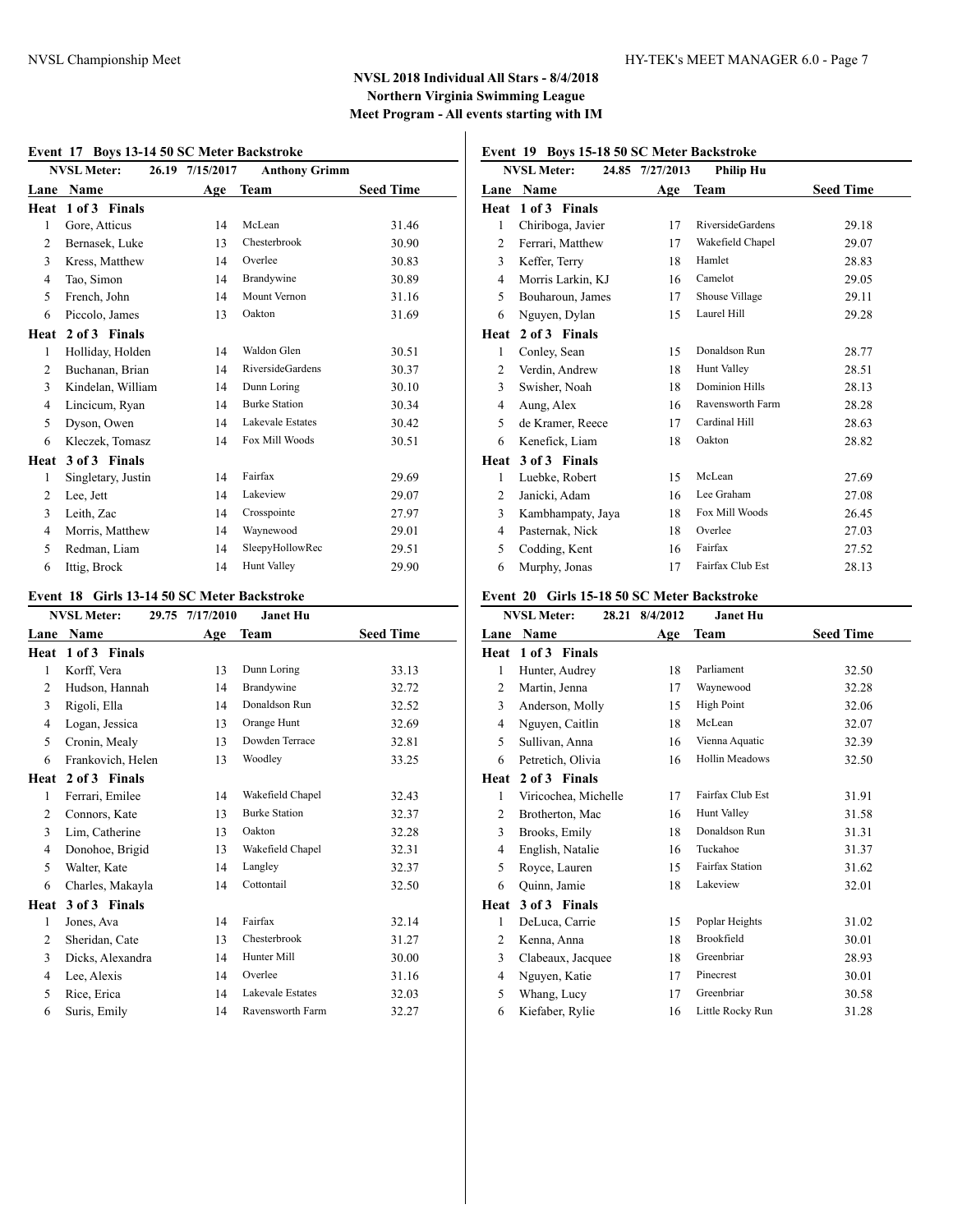|                | <b>NVSL Meter:</b>   | 19.35 7/28/2018 | Andy Li           |                  |
|----------------|----------------------|-----------------|-------------------|------------------|
| Lane           | Name                 | Age             | <b>Team</b>       | <b>Seed Time</b> |
| Heat           | 1 of 3 Finals        |                 |                   |                  |
| 1              | Scully, Patrick      | 8               | Lee Graham        | 24.97            |
| 2              | McGill, Dylan        | 8               | Hunt Valley       | 24.70            |
| 3              | Lee-Truesdell, Tobi  | 8               | Langley           | 24.40            |
| $\overline{4}$ | Murphy, Cameron      | 8               | Villa Aquatic     | 24.53            |
| 5              | Smith, George        | 8               | Hunter Mill       | 24.72            |
| 6              | Joung, Luke          | 8               | Fair Oaks         | 25.27            |
| Heat           | 2 of 3 Finals        |                 |                   |                  |
| 1              | Zhang, Michael       | 7               | Sully Station II  | 24.23            |
| $\overline{2}$ | Lauretti, Luke       | 8               | Vienna Woods      | 24.15            |
| 3              | Madden, Peter        | 8               | Donaldson Run     | 23.95            |
| 4              | Garcia, Ryan         | 8               | Virginia Run      | 23.96            |
| 5              | Deekens, Andrew      | 8               | Cottontail        | 24.19            |
| 6              | Wolverton, Alexander | 8               | Stratford         | 24.38            |
| Heat           | 3 of 3 Finals        |                 |                   |                  |
| 1              | Oremland, Bobby      | 8               | Chesterbrook      | 23.22            |
| 2              | McFalls, Huey        | 8               | Tuckahoe          | 22.32            |
| 3              | Li, Andy             | 8               | Kent Gardens      | 19.35            |
| $\overline{4}$ | Steele, Bennett      | 8               | Hamlet            | 22.26            |
| 5              | Cummins, Beckett     | 8               | Vienna Aquatic    | 23.19            |
| 6              | Conley, Declan       | 8               | <b>High Point</b> | 23.38            |

#### **Event 21 Boys 8 & Under 25 SC Meter Breaststroke**

#### **Event 22 Girls 8 & Under 25 SC Meter Breaststroke**

|                | <b>NVSL Meter:</b><br>19.61 | 7/22/2017      | <b>Elizabeth Bryan</b> |                  |
|----------------|-----------------------------|----------------|------------------------|------------------|
| Lane           | Name                        | Age            | Team                   | <b>Seed Time</b> |
| Heat           | 1 of 3 Finals               |                |                        |                  |
| 1              | Richmond, Sophia            | 8              | Fairfax                | 25.75            |
| $\overline{2}$ | Scribner, Hadley            | 8              | Overlee                | 25.61            |
| 3              | Weatherbee, Alex            | 8              | <b>Fairfax Station</b> | 25.50            |
| 4              | Nguyen, Suri                | 8              | Laurel Hill            | 25.55            |
| 5              | Valasco, Anna               | 8              | Stratford              | 25.65            |
| 6              | Connally, Bella             | 8              | Waynewood              | 25.76            |
| Heat           | 2 of 3 Finals               |                |                        |                  |
| 1              | Schweers, Carly             | 8              | Vienna Woods           | 25.17            |
| 2              | Bendza, Corinne             | $\overline{7}$ | Vienna Aquatic         | 24.76            |
| 3              | Scogna, Lucy                | 8              | Highlands              | 24.00            |
| $\overline{4}$ | Rosade, Elyse               | 8              | Hunter Mill            | 24.46            |
| 5              | Rolph, Katelyn              | 8              | <b>Great Falls</b>     | 24.96            |
| 6              | Hazelwood, Lindley          | 8              | <b>Hollin Hills</b>    | 25.25            |
| Heat           | 3 of 3 Finals               |                |                        |                  |
| 1              | Hoffman, Carter             | 8              | Little Rocky Run       | 23.87            |
| $\overline{c}$ | Seng, Alyssa                | 8              | Sully Station II       | 23.53            |
| 3              | Fleming, Brianna            | 8              | Daventry               | 22.84            |
| 4              | Paradise, Melissa           | 8              | Brandywine             | 22.89            |
| 5              | O'Shaughnessy, Annie        | 8              | Highlands              | 23.53            |
| 6              | Francis, Annabelle          | 8              | Chesterbrook           | 23.97            |
|                |                             |                |                        |                  |

## **Event 23 Boys 9-10 50 SC Meter Breaststroke**

|                | <b>NVSL Meter:</b><br>37.28   | 8/5/2017  | <b>Charlie Greenwood</b> |                  |
|----------------|-------------------------------|-----------|--------------------------|------------------|
|                | <b>NVSL Meter 2:</b><br>37.28 | 7/28/2018 | <b>Brandon Lesser</b>    |                  |
| Lane           | <b>Name</b>                   | Age       | Team                     | <b>Seed Time</b> |
| Heat           | 1 of 3 Finals                 |           |                          |                  |
| $\mathbf{1}$   | Ramchand, Ethan               | 10        | Langley                  | 45.88            |
| 2              | Hans, Alex                    | 10        | Arlington Forest         | 45.58            |
| 3              | Rose, Matthew                 | 10        | Chesterbrook             | 45.33            |
| $\overline{4}$ | Russell, Daniel               | 10        | <b>Forest Hollow</b>     | 45.42            |
| 5              | Detrick, Tyler                | 10        | Hiddenbrook              | 45.71            |
| 6              | Yonas, Jadon                  | 10        | Orange Hunt              | 46.01            |
| Heat           | 2 of 3 Finals                 |           |                          |                  |
| 1              | Dembicki, Roman               | 10        | Fairfax                  | 44.97            |
| 2              | O'Connor, Kevin               | 10        | Virginia Run             | 44.72            |
| 3              | Wolf, Moses                   | 9         | Waynewood                | 43.82            |
| $\overline{4}$ | Rodriguez, Isaac              | 10        | Fair Oaks                | 44.56            |
| 5              | Whitacre, Tucker              | 10        | <b>Sully Station</b>     | 44.75            |
| 6              | Khoriaty, Liam                | 10        | Chesterbrook             | 45.24            |
| Heat           | 3 of 3 Finals                 |           |                          |                  |
| 1              | Haggard, Bruno                | 10        | Tuckahoe                 | 43.65            |
| $\overline{2}$ | Frueh, AJ                     | 10        | Lakevale Estates         | 43.28            |
| 3              | Lesser, Brandon               | 10        | Daventry                 | 37.28            |
| $\overline{4}$ | Piccolo, Ethan                | 10        | Oakton                   | 42.96            |
| 5              | Kambhampaty, Kedar            | 10        | Fox Mill Woods           | 43.40            |
| 6              | Suris, Michael                | 10        | Ravensworth Farm         | 43.78            |

### **Event 24 Girls 9-10 50 SC Meter Breaststroke**

|                | <b>NVSL Meter:</b>  | 37.50 7/17/2010 | <b>Jacqueline Clabeaux</b> |                  |
|----------------|---------------------|-----------------|----------------------------|------------------|
| Lane           | Name                | Age             | <b>Team</b>                | <b>Seed Time</b> |
| Heat           | 1 of 3 Finals       |                 |                            |                  |
| 1              | Cys, Natalie        | 10              | South Run                  | 46.37            |
| 2              | Corderman, Devon    | 10              | Fair Oaks                  | 45.43            |
| 3              | Johnston, Ruby      | 10              | Mantua                     | 45.20            |
| 4              | Williams, Maeve     | 10              | Shouse Village             | 45.26            |
| 5              | von Loewe, Holly    | 10              | Villa Aquatic              | 46.11            |
| 6              | Goff, Caitlin       | 10              | Little Rocky Run           | 46.58            |
| Heat           | 2 of 3 Finals       |                 |                            |                  |
| 1              | Hart, Emmy          | 10              | Overlee                    | 44.99            |
| 2              | Decareau, Melanie   | 10              | SleepyHollowBath           | 44.53            |
| 3              | Whelan, Abigail     | 10              | Crosspointe                | 44.19            |
| $\overline{4}$ | Thompson, Claire    | 10              | Sideburn Run               | 44.38            |
| 5              | Pascual, Kat        | 10              | CountryClubHills           | 44.74            |
| 6              | Bremner, Annabelle  | 9               | Dowden Terrace             | 45.14            |
| Heat           | 3 of 3 Finals       |                 |                            |                  |
| 1              | Hamilton, Islay     | 10              | Chesterbrook               | 43.62            |
| 2              | Majeed-Hall, Aliyah | 10              | Chesterbrook               | 42.01            |
| 3              | Fleck, Cate         | 10              | Lakeview                   | 41.09            |
| 4              | Bryan, Elizabeth    | 9               | Ilda                       | 41.16            |
| 5              | Lim, Charlotte      | 10              | Oakton                     | 43.47            |
| 6              | Kinsella, Moira     | 9               | Overlee                    | 43.84            |
|                |                     |                 |                            |                  |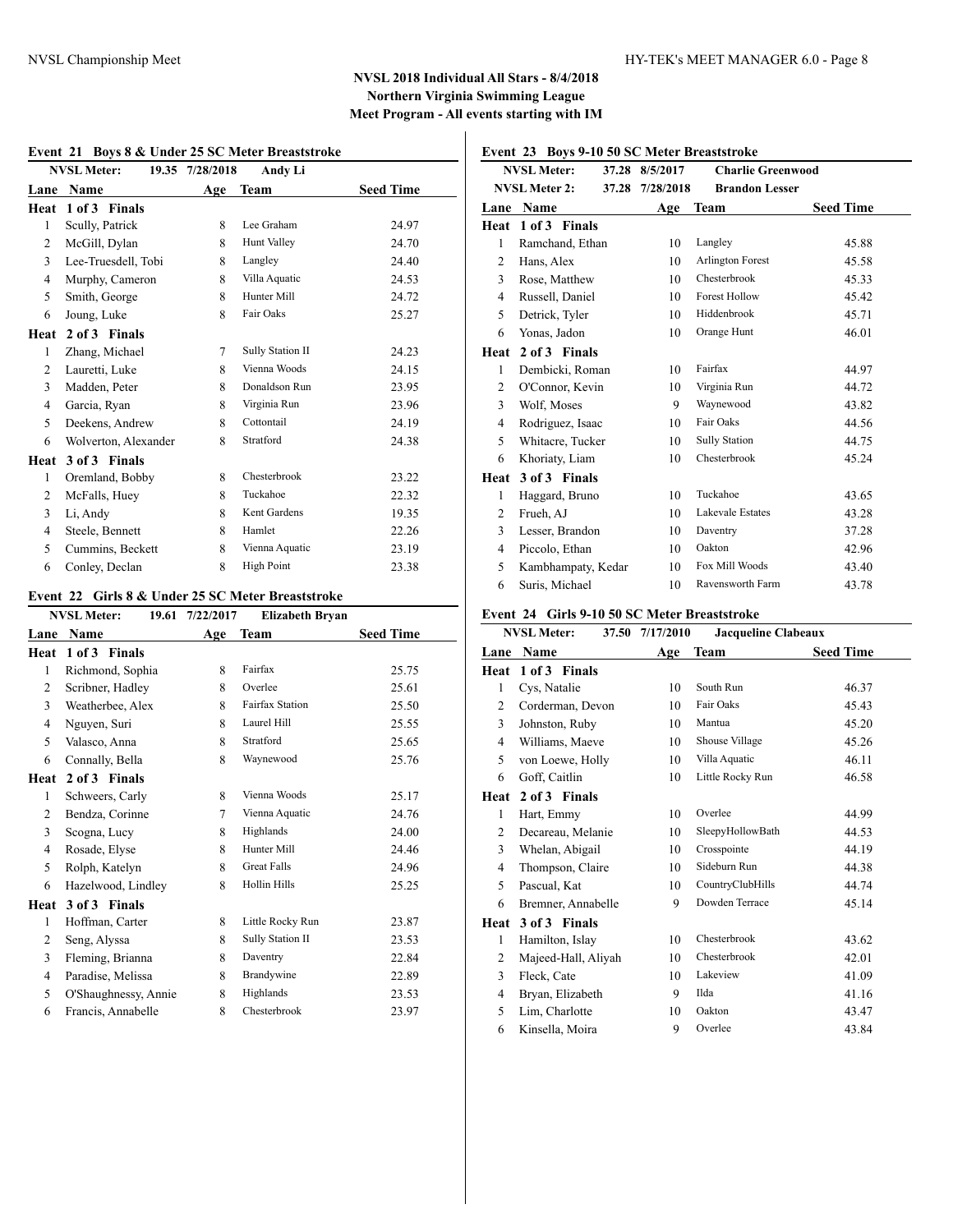#### **Event 25 Boys 11-12 50 SC Meter Breaststroke**

|                | EVENT 25 DOYS IT 12 50 SC METER DI CASISTI UNE |                 |                         |                  |  |  |
|----------------|------------------------------------------------|-----------------|-------------------------|------------------|--|--|
|                | <b>NVSL Meter:</b>                             | 32.99 7/30/2016 | <b>Johnny Bradshaw</b>  |                  |  |  |
| Lane           | Name                                           | Age             | Team                    | <b>Seed Time</b> |  |  |
| Heat           | 1 of 3 Finals                                  |                 |                         |                  |  |  |
| $\mathbf{1}$   | Kim, Daniel                                    | 12              | Somerset Olde Cr        | 40.41            |  |  |
| $\overline{c}$ | Bell, Isaac                                    | 12              | Tuckahoe                | 40.39            |  |  |
| 3              | Weber, Billy                                   | 11              | Overlee                 | 40.09            |  |  |
| 4              | Abbruzzese, Ben                                | 12              | Wakefield Chapel        | 40.15            |  |  |
| 5              | Darnell, Matthew                               | 12              | CountryClubHills        | 40.39            |  |  |
| 6              | Souders, Beau                                  | 11              | Oakton                  | 40.46            |  |  |
| Heat           | 2 of 3 Finals                                  |                 |                         |                  |  |  |
| 1              | McGee, Colin                                   | 12              | <b>Forest Hollow</b>    | 39.92            |  |  |
| 2              | O'Toole, Ian                                   | 11              | Vienna Aquatic          | 39.59            |  |  |
| 3              | Daniels, Jacob                                 | 12              | Highlands               | 38.67            |  |  |
| 4              | Kim, Ted                                       | 12              | Greenbriar              | 38.71            |  |  |
| 5              | Park, Joshua                                   | 12              | Ilda                    | 39.62            |  |  |
| 6              | Palmer, Curan                                  | 11              | Highlands               | 40.03            |  |  |
| Heat           | 3 of 3 Finals                                  |                 |                         |                  |  |  |
| 1              | Sleighter, Buddy                               | 12              | Overlee                 | 38.02            |  |  |
| 2              | Rice, Kevin                                    | 12              | <b>Lakevale Estates</b> | 37.30            |  |  |
| 3              | McClough, William                              | 12              | Herndon                 | 33.62            |  |  |
| 4              | Greenwood, Charlie                             | 11              | Donaldson Run           | 37.22            |  |  |
| 5              | Liu, Derek                                     | 12              | McLean                  | 37.64            |  |  |
| 6              | Johnson, Ryan                                  | 12              | Vienna Aquatic          | 38.25            |  |  |

### **Event 26 Girls 11-12 50 SC Meter Breaststroke**

|                | <b>NVSL Meter:</b><br>34.40 | 7/28/2018 | <b>Catherine Hughes</b> |                  |
|----------------|-----------------------------|-----------|-------------------------|------------------|
| Lane           | Name                        | Age       | <b>Team</b>             | <b>Seed Time</b> |
| Heat           | 1 of 3 Finals               |           |                         |                  |
| 1              | Blanchard, Madisen          | 12        | CountryClubHills        | 39.77            |
| 2              | O'Neail, Keira              | 12        | <b>Sully Station</b>    | 39.44            |
| 3              | O'Shaughnessy, Maggie       | 11        | Highlands               | 39.23            |
| 4              | Butts, Brooke               | 12        | Mantua                  | 39.25            |
| 5              | Srun, Jolin                 | 12        | Orange Hunt             | 39.77            |
| 6              | Gilbert, Samantha           | 12        | Overlee                 | 40.22            |
| Heat           | 2 of 3 Finals               |           |                         |                  |
| 1              | Do, Clara                   | 12        | Rutherford              | 38.83            |
| 2              | Powell, Maddie              | 12        | Crosspointe             | 38.65            |
| $\overline{3}$ | Laughlin, Sadie             | 11        | Camelot                 | 37.94            |
| 4              | Huffstutler, Anabel         | 12        | Vienna Woods            | 38.04            |
| 5              | Young, Aida                 | 11        | Overlee                 | 38.76            |
| 6              | Simonsen, Amelia            | 12        | Sideburn Run            | 39.03            |
| Heat           | 3 of 3 Finals               |           |                         |                  |
| 1              | Gieseman, Josie             | 12        | Tuckahoe                | 37.45            |
| 2              | Tran, Jenny                 | 12        | Brandywine              | 36.73            |
| 3              | Hughes, Catherine           | 12        | Tuckahoe                | 34.40            |
| 4              | Leonard, Ellie              | 12        | Chesterbrook            | 35.81            |
| 5              | Wilson, Emerson             | 12        | Oakton                  | 37.19            |
| 6              | Vollbrecht, Sarah           | 11        | South Run               | 37.90            |
|                |                             |           |                         |                  |

# **Event 27 Boys 13-14 50 SC Meter Breaststroke**

|                | <b>NVSL Meter:</b>     | 30.41 7/28/2018 | <b>Aiken Do</b>         |                  |
|----------------|------------------------|-----------------|-------------------------|------------------|
| Lane           | Name                   | Age             | Team                    | <b>Seed Time</b> |
| Heat           | 1 of 3 Finals          |                 |                         |                  |
| 1              | Park, Samuel           | 14              | Ilda                    | 35.33            |
| $\overline{c}$ | Johnson, Tyler         | 14              | Vienna Aquatic          | 35.02            |
| 3              | Evers, Graham          | 14              | Fairfax                 | 34.98            |
| $\overline{4}$ | Judy, Erik             | 14              | <b>Holmes Run Acres</b> | 35.01            |
| 5              | Ruppe, Charlie         | 14              | Mount Vernon            | 35.03            |
| 6              | Tsuchitani, Jack       | 13              | Donaldson Run           | 35.32            |
| Heat           | 2 of 3 Finals          |                 |                         |                  |
| 1              | Shivik, Luke           | 14              | Sideburn Run            | 34.84            |
| $\overline{2}$ | Holliday, Holden       | 14              | Waldon Glen             | 34.60            |
| 3              | Thomas, Josh           | 14              | Poplar Tree             | 34.27            |
| 4              | Denman-Grimm, Andrew   | 14              | Vienna Woods            | 34.28            |
| 5              | Leiss, DJ              | 14              | Tuckahoe                | 34.82            |
| 6              | Grady, Aidan           | 14              | SleepyHollowRec         | 34.90            |
| Heat           | 3 of 3 Finals          |                 |                         |                  |
| 1              | Renner, Jack           | 13              | Greenbriar              | 34.00            |
| $\overline{c}$ | Weinstock, Mason       | 14              | Kent Gardens            | 33.53            |
| 3              | Bradshaw, Johnny       | 14              | Hamlet                  | 31.39            |
| 4              | Christofferson, Andrew | 14              | Chesterbrook            | 33.34            |
| 5              | Rojas, Daniel          | 14              | Little Rocky Run        | 33.89            |
| 6              | Cobb, Benham           | 14              | Hunter Mill             | 34.09            |

### **Event 28 Girls 13-14 50 SC Meter Breaststroke**

|                | <b>NVSL Meter:</b><br>32.83 | 6/24/1997 | <b>Lindsey Ertter</b> |                  |
|----------------|-----------------------------|-----------|-----------------------|------------------|
| Lane           | <b>Name</b>                 | Age       | Team                  | <b>Seed Time</b> |
| Heat           | 1 of 3 Finals               |           |                       |                  |
| 1              | Fajer, Sarah                | 14        | Pinecrest             | 37.64            |
| 2              | Hamilton, Callie            | 13        | Chesterbrook          | 37.43            |
| 3              | Fatouros, Lauren            | 13        | <b>Dominion Hills</b> | 36.95            |
| 4              | Byrnes, Ava                 | 13        | <b>Hunt Valley</b>    | 37.22            |
| 5              | Brown, Samantha             | 13        | Tuckahoe              | 37.53            |
| 6              | Chollette, Jenelle          | 14        | <b>Forest Hollow</b>  | 37.66            |
| Heat           | 2 of 3 Finals               |           |                       |                  |
| 1              | Lauer, Natalie              | 13        | Vienna Woods          | 36.58            |
| 2              | Patten, Brooke              | 14        | <b>Sully Station</b>  | 36.15            |
| 3              | Rojas, Samantha             | 14        | Little Rocky Run      | 35.81            |
| $\overline{4}$ | Couture, Charleston         | 14        | Dowden Terrace        | 35.94            |
| 5              | Srun, Tidawee               | 14        | Orange Hunt           | 36.44            |
| 6              | Flint, Lily                 | 14        | Tuckahoe              | 36.69            |
| Heat           | 3 of 3 Finals               |           |                       |                  |
| 1              | Rice, Erica                 | 14        | Lakevale Estates      | 35.40            |
| 2              | Modder, Kathleen            | 13        | Wakefield Chapel      | 35.15            |
| 3              | Morris Larkin, Bridget      | 13        | Camelot               | 34.63            |
| 4              | Hau, Regan                  | 14        | Hunter Mill           | 34.89            |
| 5              | Anderson, Sarah             | 13        | <b>Rolling Forest</b> | 35.32            |
| 6              | Sayasithsena, Maddy         | 14        | <b>Rolling Hills</b>  | 35.57            |
|                |                             |           |                       |                  |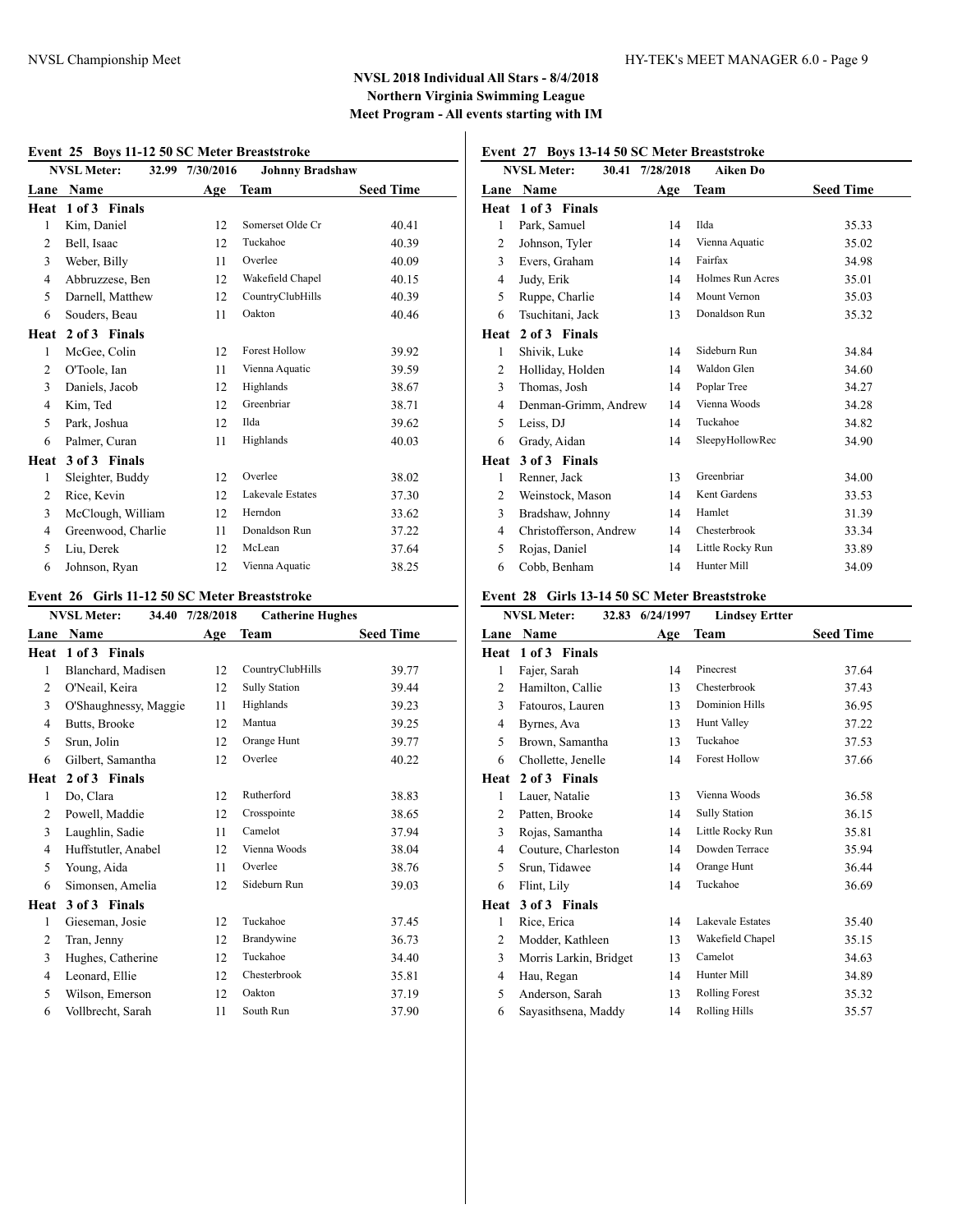|                | Boys To 10 00 BC mitte Breaststrone<br><b>NVSL Meter:</b> | 28.81 8/1/1998 | <b>Ed Moses</b>       |                  |
|----------------|-----------------------------------------------------------|----------------|-----------------------|------------------|
| Lane           | <b>Name</b>                                               | Age            | <b>Team</b>           | <b>Seed Time</b> |
| Heat           | 1 of 3 Finals                                             |                |                       |                  |
| 1              | Keffer, Terry                                             | 18             | Hamlet                | 32.09            |
| $\overline{2}$ | Dunne, Tal                                                | 18             | SleepyHollowBath      | 32.01            |
| 3              | Shortridge, Caden                                         | 15             | Fairfax Club Est      | 31.93            |
| 4              | Law, Robert                                               | 17             | Little Rocky Run      | 32.51            |
| 5              | Fletcher, Riley                                           | 17             | Camelot               | 32.07            |
| 6              | Sharrer, Ben                                              | 17             | <b>High Point</b>     | 32.33            |
| Heat           | 2 of 3 Finals                                             |                |                       |                  |
| $\mathbf{1}$   | Sheeran, Declan                                           | 16             | McLean                | 31.83            |
| $\overline{c}$ | Deege, Aidan                                              | 16             | Hiddenbrook           | 31.65            |
| 3              | Vollmer, Ian                                              | 17             | Fairfax               | 31.43            |
| $\overline{4}$ | Soobert, Will                                             | 18             | McLean                | 31.54            |
| 5              | Verdin, Andrew                                            | 18             | Hunt Valley           | 31.71            |
| 6              | Griffin, Elias                                            | 16             | <b>Rolling Valley</b> | 31.84            |
| Heat           | 3 of 3 Finals                                             |                |                       |                  |
| 1              | Blindenbach, Jacob                                        | 18             | Cardinal Hill         | 30.94            |
| 2              | Burns, Michael                                            | 18             | Lakeview              | 30.08            |
| 3              | Hallock, Tommy                                            | 18             | Fox Mill Woods        | 29.51            |
| 4              | Kinsella, Paul                                            | 16             | Overlee               | 29.93            |
| 5              | Green, Kai                                                | 17             | Dowden Terrace        | 30.92            |
| 6              | Janicki, Adam                                             | 16             | Lee Graham            | 31.38            |

### **Event 29 Boys 15-18 50 SC Meter Breaststroke**

#### **Event 30 Girls 15-18 50 SC Meter Breaststroke**

|                | <b>NVSL Meter:</b>   | 31.62 8/6/2016 | <b>Jacquee Clabeaux</b> |                  |
|----------------|----------------------|----------------|-------------------------|------------------|
| Lane           | Name                 | Age            | Team                    | <b>Seed Time</b> |
| Heat           | 1 of 3 Finals        |                |                         |                  |
| 1              | Hajji, Jenna         | 15             | Crosspointe             | 37.96            |
| 2              | Yoon, Rachel         | 15             | Tuckahoe                | 37.90            |
| 3              | Hardy, Sarah         | 15             | SleepyHollowRec         | 36.69            |
| $\overline{4}$ | Kominski, Mary       | 16             | Poplar Tree             | 36.75            |
| 5              | Do, Audrey           | 16             | Rutherford              | 37.94            |
| 6              | Deer, Abby           | 15             | Rutherford              | 38.20            |
| Heat           | 2 of 3 Finals        |                |                         |                  |
| 1              | Summers, Elena       | 18             | Lee Graham              | 36.21            |
| 2              | Makin, Taylor        | 16             | Mount Vernon            | 36.14            |
| 3              | Foster, Shannon      | 18             | Dowden Terrace          | 36.01            |
| $\overline{4}$ | Vlattas, Maddi       | 18             | Pinecrest               | 36.06            |
| 5              | Tuo, Sara            | 16             | Mosby Woods             | 36.18            |
| 6              | Davis, Emily         | 17             | Kings Ridge             | 36.27            |
| Heat           | 3 of 3 Finals        |                |                         |                  |
| 1              | Roche, Marie         | 15             | <b>High Point</b>       | 35.81            |
| 2              | Deppe-Walker, Maggie | 18             | Sideburn Run            | 34.18            |
| 3              | Clabeaux, Jacquee    | 18             | Greenbriar              | 32.33            |
| $\overline{4}$ | Tuttle, Annie        | 16             | Hollin Meadows          | 34.07            |
| 5              | Grabman, Sophia      | 15             | Overlee                 | 34.82            |
| 6              | Shafer, Katelyn      | 15             | Lakeview                | 35.87            |
|                |                      |                |                         |                  |

## **Event 31 Boys 8 & Under 25 SC Meter Butterfly**

|                | 16.21<br><b>NVSL Meter:</b> | 7/28/2018 | Andy Li               |                  |
|----------------|-----------------------------|-----------|-----------------------|------------------|
| Lane           | Name                        | Age       | Team                  | <b>Seed Time</b> |
| Heat           | 1 of 3 Finals               |           |                       |                  |
| 1              | Southworth, Nate            | 8         | Camelot               | 20.70            |
| 2              | Jenks, Hunter               | 8         | Hunter Mill           | 20.50            |
| 3              | Frantz, Cayden              | 8         | McLean                | 19.85            |
| $\overline{4}$ | Lan, Forest                 | 8         | Greenbriar            | 20.13            |
| 5              | Thompson, Max               | 8         | Shouse Village        | 20.68            |
| 6              | Tran, Viet                  | 8         | Annandale             | 20.90            |
| Heat           | 2 of 3 Finals               |           |                       |                  |
| 1              | Fore, Liam                  | 8         | Mount Vernon          | 19.52            |
| $\overline{c}$ | Hanson, Gabriel             | 7         | Kent Gardens          | 19.27            |
| 3              | Lauretti, Luke              | 8         | Vienna Woods          | 18.68            |
| $\overline{4}$ | O'Neill, Connor             | 8         | <b>Hollin Meadows</b> | 19.01            |
| 5              | Parkhomenko, Cameron        | 8         | Chesterbrook          | 19.52            |
| 6              | Madden, James               | 7         | Donaldson Run         | 19.56            |
| Heat           | 3 of 3 Finals               |           |                       |                  |
| 1              | Davis, Wyatt                | 8         | <b>Hunt Valley</b>    | 17.94            |
| 2              | Portner, Sully              | 8         | Overlee               | 17.35            |
| 3              | Li, Andy                    | 8         | Kent Gardens          | 16.21            |
| 4              | Harris, Nicholas            | 8         | Virginia Run          | 17.26            |
| 5              | Zenyuh, Quinn               | 8         | Pleasant Valley       | 17.87            |
| 6              | Koay, Kyle                  | 8         | Tuckahoe              | 18.59            |

### **Event 32 Girls 8 & Under 25 SC Meter Butterfly**

| <b>NVSL Meter:</b>    |     | <b>Kathleen Modder</b> |                  |
|-----------------------|-----|------------------------|------------------|
| Name                  | Age |                        | <b>Seed Time</b> |
| 1 of 3 Finals         |     |                        |                  |
| Dobrydney, Mary Kate  | 7   | Sideburn Run           | 21.00            |
| Christofferson, Marie | 8   | Chesterbrook           | 20.80            |
| O'Hara, Kalyn         | 8   | SleepyHollowRec        | 20.45            |
| Mitchell, Harper      | 8   | Little Rocky Run       | 20.60            |
| Neppl, Ridgely        | 8   | McLean                 | 20.89            |
| Abrams, Summer        | 6   | <b>Mansion House</b>   | 21.02            |
| 2 of 3 Finals         |     |                        |                  |
| Mazanec, Reagan       | 8   | Greenbriar             | 20.39            |
| Abrams, Sky           | 8   | <b>Mansion House</b>   | 20.14            |
| Hooff, Lainey         | 8   | LittleHuntingPrk       | 19.94            |
| Frank, Lucie          | 8   | Rutherford             | 20.09            |
| Fleming, Brianna      | 8   | Daventry               | 20.22            |
| Rosade, Elyse         | 8   | Hunter Mill            | 20.44            |
| 3 of 3 Finals<br>Heat |     |                        |                  |
| Schweers, Carly       | 8   | Vienna Woods           | 19.46            |
| Ho, Jayla             | 8   | Little Rocky Run       | 19.16            |
| Gramlich, Hazel       | 8   | Dunn Loring            | 17.82            |
| Codding, Cally        | 8   | Fairfax                | 17.95            |
| McNichols, Mary       | 8   | Virginia Hills         | 19.43            |
| Francis, Annabelle    | 8   | Chesterbrook           | 19.64            |
|                       |     | 16.54 7/13/2013        | Team             |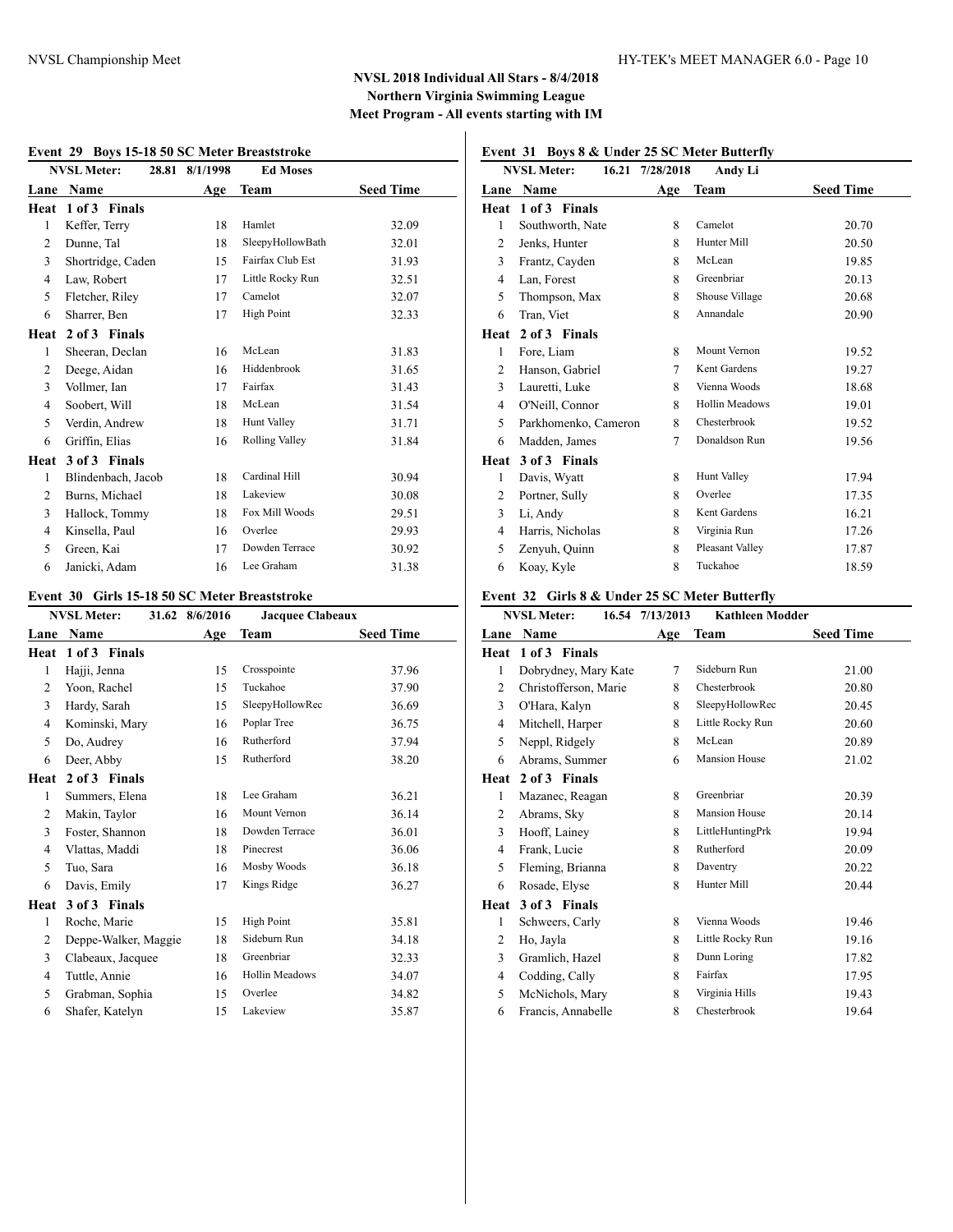#### **Event 33 Boys 9-10 25 SC Meter Butterfly**

|                | <b>NVSL Meter:</b>     | 14.36 8/2/2014 | <b>Johnny Bradshaw</b> |                  |
|----------------|------------------------|----------------|------------------------|------------------|
| Lane           | Name                   | Age            | <b>Team</b>            | <b>Seed Time</b> |
| Heat           | 1 of 3 Finals          |                |                        |                  |
| 1              | Miska, Henry           | 10             | Laurel Hill            | 17.44            |
| 2              | Lee, Ein               | 10             | Somerset Olde Cr       | 17.25            |
| 3              | Southern, Ryan         | 10             | Lee Graham             | 17.06            |
| $\overline{4}$ | Perlish, Jack          | 9              | Chesterbrook           | 17.24            |
| 5              | Kambhampaty, Kedar     | 10             | Fox Mill Woods         | 17.39            |
| 6              | McIntyre, Finn         | 9              | Vienna Woods           | 17.46            |
| Heat           | 2 of 3 Finals          |                |                        |                  |
| 1              | Turatbekov, Rem        | 10             | Truro                  | 17.00            |
| $\overline{2}$ | Mullen, Paul           | 10             | Crosspointe            | 16.79            |
| 3              | Katen, Jonathan        | 10             | High Point             | 16.70            |
| 4              | Kang, Ian              | 9              | Fair Oaks              | 16.75            |
| 5              | Bockman, Isaac         | 9              | Great Falls            | 16.79            |
| 6              | Goltry, Bryce          | 10             | Villa Aquatic          | 17.04            |
| Heat           | 3 of 3 Finals          |                |                        |                  |
| 1              | Zochowski, Nicholas    | 10             | Tuckahoe               | 16.25            |
| 2              | Zipperer, Hunter       | 10             | Waynewood              | 16.01            |
| 3              | Madsen, Blake          | 10             | Poplar Tree            | 14.50            |
| 4              | Lan, Ocean             | 10             | Greenbriar             | 15.99            |
| 5              | Andrews, Alex          | 10             | Hamlet                 | 16.13            |
| 6              | Damico-Lassman, Tobias | 9              | <b>Highland Park</b>   | 16.44            |

### **Event 34 Girls 9-10 25 SC Meter Butterfly**

|      | <b>NVSL Meter:</b>  | 14.74 7/31/2010 | <b>Cassidy Bayer</b> |                  |
|------|---------------------|-----------------|----------------------|------------------|
| Lane | Name                | Age             | Team                 | <b>Seed Time</b> |
| Heat | 1 of 3 Finals       |                 |                      |                  |
| 1    | Redburn, Diya       | 10              | Donaldson Run        | 17.33            |
| 2    | Brock, Lila         | 9               | Dowden Terrace       | 17.25            |
| 3    | Trahan, Milan       | 10              | Laurel Hill          | 17.17            |
| 4    | Butts, Courtney     | 10              | Mantua               | 17.17            |
| 5    | Prunty, Rebecca     | 9               | Villa Aquatic        | 17.28            |
| 6    | Beizer, Lyla        | 10              | Waynewood            | 17.40            |
| Heat | 2 of 3 Finals       |                 |                      |                  |
| 1    | Radcliffe, Emily    | 9               | Poplar Tree          | 16.72            |
| 2    | Eklund, Ava         | 10              | Oakton               | 16.45            |
| 3    | Swanson, Esther     | 10              | Fox Mill Woods       | 16.21            |
| 4    | Goff, Caitlin       | 10              | Little Rocky Run     | 16.38            |
| 5    | Dobrydney, Claire   | 10              | Sideburn Run         | 16.51            |
| 6    | Buckley, Sadie      | 9               | Fairfax              | 16.72            |
| Heat | 3 of 3 Finals       |                 |                      |                  |
| 1    | Hastings, Clara     | 10              | <b>Highland Park</b> | 16.09            |
| 2    | Small, Sara         | 10              | Poplar Tree          | 16.00            |
| 3    | Mcarthur, Katherine | 10              | <b>Sully Station</b> | 15.30            |
| 4    | Fredericks, Sophie  | 10              | Kent Gardens         | 15.60            |
| 5    | Kass, Morgan        | 10              | Hamlet               | 16.07            |
| 6    | Majeed-Hall, Aliyah | 10              | Chesterbrook         | 16.17            |
|      |                     |                 |                      |                  |

# **Event 35 Boys 11-12 50 SC Meter Butterfly**

|      | <b>NVSL Meter:</b><br>28.47 | 7/28/2018 | <b>Nolan Dunkel</b>   |                  |
|------|-----------------------------|-----------|-----------------------|------------------|
| Lane | Name                        | Age       | Team                  | <b>Seed Time</b> |
| Heat | 1 of 3 Finals               |           |                       |                  |
| 1    | Brennell, Jack              | 12        | Stratford             | 34.24            |
| 2    | Ogden, JP                   | 12        | <b>Hunt Valley</b>    | 34.21            |
| 3    | Tran, Nathan                | 12        | Annandale             | 33.98            |
| 4    | Landivar, Esteban           | 12        | Dowden Terrace        | 34.14            |
| 5    | Main, Xavier                | 12        | Orange Hunt           | 34.24            |
| 6    | Wang, Kai                   | 11        | Dowden Terrace        | 34.26            |
| Heat | 2 of 3 Finals               |           |                       |                  |
| 1    | Wolf, Joshua                | 12        | Waynewood             | 33.26            |
| 2    | Graham, Rian                | 11        | Herndon               | 32.37            |
| 3    | LeNard, Nate                | 12        | <b>Dominion Hills</b> | 31.98            |
| 4    | Mead, John                  | 12        | Oakton                | 32.10            |
| 5    | Ogletree, Ben               | 12        | CountryClubHills      | 32.80            |
| 6    | Kim, Carter                 | 12        | Somerset Olde Cr      | 33.92            |
| Heat | 3 of 3 Finals               |           |                       |                  |
| 1    | Farello, Ben                | 11        | Poplar Tree           | 30.96            |
| 2    | Bhargava, Arav              | 12        | Chesterbrook          | 30.80            |
| 3    | Dunkel, Nolan               | 12        | Tuckahoe              | 28.47            |
| 4    | Dyer, Noah                  | 12        | Hiddenbrook           | 29.50            |
| 5    | Kovalsky, Donovan           | 12        | Mount Vernon          | 30.91            |
| 6    | Lan, Sky                    | 12        | Greenbriar            | 31.46            |

### **Event 36 Girls 11-12 50 SC Meter Butterfly**

|                | <b>NVSL Meter:</b><br>28.49 | 7/28/2012 | <b>Cassidy Bayer</b> |                  |
|----------------|-----------------------------|-----------|----------------------|------------------|
| Lane           | Name                        | Age       | <b>Team</b>          | <b>Seed Time</b> |
| Heat           | 1 of 4 Finals               |           |                      |                  |
| 1              |                             |           |                      |                  |
| 2              | Conley, Rachel              | 11        | Donaldson Run        | 34.15            |
| 3              | Miller, Riley               | 12        | Sideburn Run         | 34.15            |
| 4              | Sibert, Hadley              | 12        | Tuckahoe             | 34.15            |
| 5              |                             |           |                      |                  |
| 6              |                             |           |                      |                  |
| Heat           | 2 of 4 Finals               |           |                      |                  |
| 1              | Lerke, Jessica              | 12        | Little Rocky Run     | 34.06            |
| 2              | Wang, Katie                 | 12        | McLean               | 33.71            |
| 3              | Moschella, Clara            | 12        | High Point           | 33.33            |
| 4              | Wentland, Annika            | 12        | SleepyHollowRec      | 33.45            |
| 5              | Coyne, Annalise             | 12        | <b>Hunt Valley</b>   | 34.06            |
| 6              |                             |           |                      |                  |
| Heat           | 3 of 4 Finals               |           |                      |                  |
| 1              | Gomez, Elena                | 12        | Dowden Terrace       | 33.00            |
| 2              | Bare, Christine             | 12        | Pinecrest            | 32.88            |
| 3              | Gieseman, Josie             | 12        | Tuckahoe             | 32.45            |
| $\overline{4}$ | Lauderdale, Lauren          | 12        | Sideburn Run         | 32.52            |
| 5              | Prunty, Charlotte           | 11        | Villa Aquatic        | 32.90            |
| 6              | Roth, Haley                 | 12        | Brookfield           | 33.24            |
|                |                             |           |                      |                  |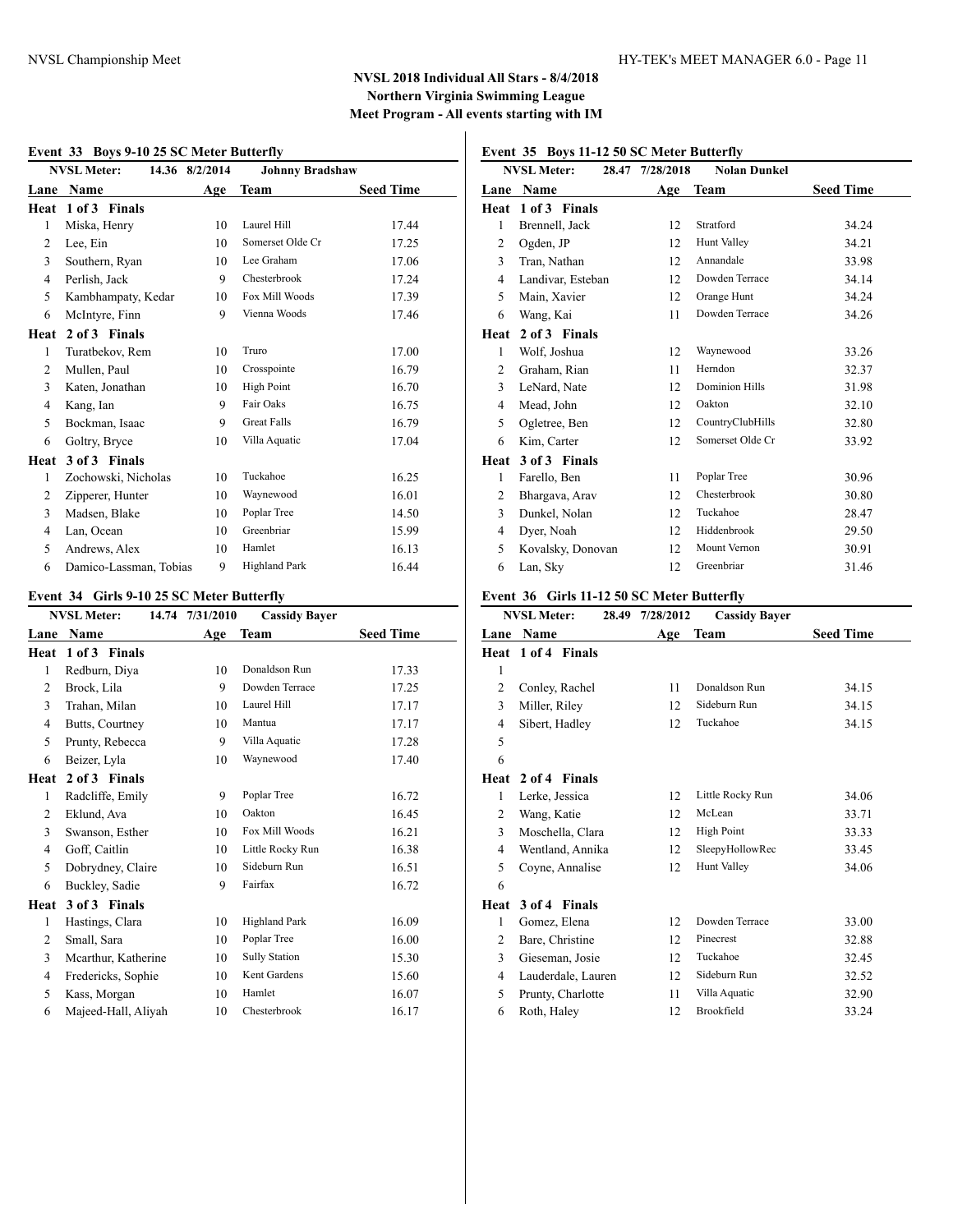### **Heat 4 Finals (#36 Girls 11-12 50 SC Meter Butterfly)**

| $\mathbf{1}$ | Laszlo, Anna       | $12^{\circ}$ | McLean           | 32.15 |
|--------------|--------------------|--------------|------------------|-------|
| 2            | Scadron, Sophie    | $12^{\circ}$ | Sideburn Run     | 31.56 |
| 3            | Vess, Kendall      | 12.          | CountryClubHills | 30.53 |
|              | 4 Cloutier, Sophia | $12^{\circ}$ | Lee Graham       | 31.32 |
| 5            | McNichols, Inez    | $12^{\circ}$ | Virginia Hills   | 31.62 |
| 6            | Ridley, Zosia      | $12^{\circ}$ | Mantua           | 32.26 |
|              |                    |              |                  |       |

#### **Event 37 Boys 13-14 50 SC Meter Butterfly**

|                | <b>NVSL Meter:</b>     | 25.88 7/22/2017 | <b>Anthony Grimm</b> |                  |
|----------------|------------------------|-----------------|----------------------|------------------|
| Lane           | Name                   | Age             | Team                 | <b>Seed Time</b> |
|                | Heat 1 of 4 Finals     |                 |                      |                  |
| 1              |                        |                 |                      |                  |
| $\overline{2}$ | Parrott, Evan          | 14              | Little Rocky Run     | 30.06            |
| 3              | Balaji, Vikram         | 14              | Greenbriar           | 30.05            |
| 4              | Lychak, Daniel         | 14              | Cardinal Hill        | 30.08            |
| 5              |                        |                 |                      |                  |
| 6              |                        |                 |                      |                  |
| Heat           | 2 of 4 Finals          |                 |                      |                  |
| 1              |                        |                 |                      |                  |
| 2              | Swanson, Isaac         | 14              | Fox Mill Woods       | 29.77            |
| 3              | Ching, Ian             | 13              | Canterbury Woods     | 29.33            |
| $\overline{4}$ | Bordovsky, Nick        | 13              | Fox Mill Estates     | 29.53            |
| 5              | Bhargava, Rajan        | 14              | Chesterbrook         | 29.90            |
| 6              |                        |                 |                      |                  |
| Heat           | 3 of 4 Finals          |                 |                      |                  |
| $\mathbf{1}$   | Mar, Calvin            | 14              | Lee Graham           | 29.08            |
| 2              | Dobrydney, Christopher | 14              | Sideburn Run         | 28.89            |
| 3              | Denman-Grimm, Ben      | 14              | Vienna Woods         | 28.44            |
| $\overline{4}$ | Rupar, Gabe            | 14              | Rutherford           | 28.84            |
| 5              | Weinstock, Mason       | 14              | Kent Gardens         | 29.08            |
| 6              | Nguyen, Kameron        | 14              | Canterbury Woods     | 29.17            |
| Heat           | 4 of 4 Finals          |                 |                      |                  |
| $\mathbf{1}$   | Hollis, Max            | 14              | Cardinal Hill        | 27.83            |
| 2              | Morris, Matthew        | 14              | Waynewood            | 27.78            |
| 3              | Doll, Anthony          | 14              | Dowden Terrace       | 27.48            |
| $\overline{4}$ | Lee, Jett              | 14              | Lakeview             | 27.75            |
| 5              | Singletary, Justin     | 14              | Fairfax              | 27.82            |
| 6              | Redman, Liam           | 14              | SleepyHollowRec      | 28.38            |
|                |                        |                 |                      |                  |

#### **Event 38 Girls 13-14 50 SC Meter Butterfly**

|   | <b>NVSL Meter:</b><br>27.89 | 7/27/2013 | <b>Cassidy Bayer</b>  |                  |
|---|-----------------------------|-----------|-----------------------|------------------|
|   | <b>Lane Name</b>            | Age       | Team                  | <b>Seed Time</b> |
|   | Heat 1 of 3 Finals          |           |                       |                  |
|   | Aman, Sarah                 | 14        | <b>Rolling Forest</b> | 31.57            |
|   | Chamberlain, Rose           | 14        | Crosspointe           | 31.27            |
|   | Kathman, Claire             | 14        | Lakeview              | 31.16            |
| 4 | Mozeleski, Leah             | 13        | <b>Sully Station</b>  | 31.25            |
|   | Friedman, Emily             | 14        | Chesterbrook          | 31.33            |
| 6 | Grieve, Charlotte           | 13        | Orange Hunt           | 31.59            |

# **Heat 2 of 3 Finals**

| 1    | Walter, Kate           | 14 | Langley          | 30.98 |
|------|------------------------|----|------------------|-------|
| 2    | Brown, Sophia          | 13 | Vienna Woods     | 30.92 |
| 3    | Allbright, Maddie      | 13 | Villa Aquatic    | 30.65 |
| 4    | Knepper, Leena         | 13 | Oakton           | 30.70 |
| 5    | Morris Larkin, Bridget | 13 | Camelot          | 30.97 |
| 6    | Murray, Meghan         | 13 | Wakefield Chapel | 31.02 |
| Heat | 3 of 3 Finals          |    |                  |       |
|      |                        |    |                  |       |
| 1    | Lerke, Allyson         | 14 | Little Rocky Run | 30.27 |
| 2    | Shi, Maggie            | 14 | Cardinal Hill    | 30.09 |
| 3    | Bailey, Kate           | 14 | Overlee          | 29.64 |
| 4    | Modder, Kathleen       | 13 | Wakefield Chapel | 29.84 |
| 5    | Dicks, Alexandra       | 14 | Hunter Mill      | 30.19 |

### **Event 39 Boys 15-18 50 SC Meter Butterfly**

|      | <b>NVSL Meter:</b><br>23.90 | 7/26/2014 | <b>Andrew Seliskar</b>  |                  |
|------|-----------------------------|-----------|-------------------------|------------------|
| Lane | Name                        | Age       | <b>Team</b>             | <b>Seed Time</b> |
| Heat | 1 of 3 Finals               |           |                         |                  |
| 1    | Ferrari, Matthew            | 17        | Wakefield Chapel        | 27.44            |
| 2    | Dobrydney, Joey             | 17        | Sideburn Run            | 27.40            |
| 3    | Mennitt, Ben                | 18        | Tuckahoe                | 27.37            |
| 4    | Bourdelais, Kevin           | 17        | Fair Oaks               | 27.40            |
| 5    | Pyle, William               | 17        | Crosspointe             | 27.69            |
| 6    | Bradshaw, Chase             | 17        | Hamlet                  | 27.68            |
| Heat | 2 of 3 Finals               |           |                         |                  |
| 1    | Aman, Sorab                 | 15        | <b>Rolling Forest</b>   | 27.20            |
| 2    | Codding, Kent               | 16        | Fairfax                 | 27.00            |
| 3    | Thomas, Benjamin            | 15        | Villa Aquatic           | 26.92            |
| 4    | Desman, Noah                | 17        | Fox Mill Woods          | 26.96            |
| 5    | Smith, Garrett              | 18        | Cardinal Hill           | 27.17            |
| 6    | Dyson, Cole                 | 17        | <b>Lakevale Estates</b> | 27.31            |
| Heat | 3 of 3 Finals               |           |                         |                  |
| 1    | Weber, Drew                 | 18        | Oakton                  | 26.64            |
| 2    | Brukx, Peter                | 18        | Lakeview                | 26.39            |
| 3    | Outlaw, Thomas              | 17        | Chesterbrook            | 25.84            |
| 4    | Blindenbach, Jacob          | 18        | Cardinal Hill           | 26.39            |
| 5    | Gallion, David              | 18        | Arlington Forest        | 26.63            |
| 6    | Zimmerman, Abraham          | 18        | Dunn Loring             | 26.88            |

# **Event 40 Girls 15-18 50 SC Meter Butterfly**

|   | <b>NVSL Meter:</b><br>27.30 | 7/26/2014<br>Janet Hu |                        |                  |  |
|---|-----------------------------|-----------------------|------------------------|------------------|--|
|   | Lane Name                   | Age                   | Team                   | <b>Seed Time</b> |  |
|   | Heat 1 of 3 Finals          |                       |                        |                  |  |
|   | Isman, Kelsey               | 17                    | Highlands              | 31.50            |  |
| 2 | Whelan, Anne                | 16                    | Crosspointe            | 31.28            |  |
| 3 | Sawyer, Lauren              | 18                    | <b>Fairfax Station</b> | 31.19            |  |
| 4 | Rakotoarisoa, Maya          | 17                    | Laurel Hill            | 31.23            |  |
| 5 | Seaward, Haley              | 16                    | <b>Hunt Valley</b>     | 31.32            |  |
| 6 | Flint, Caroline             | 15                    | Tuckahoe               | 31.54            |  |